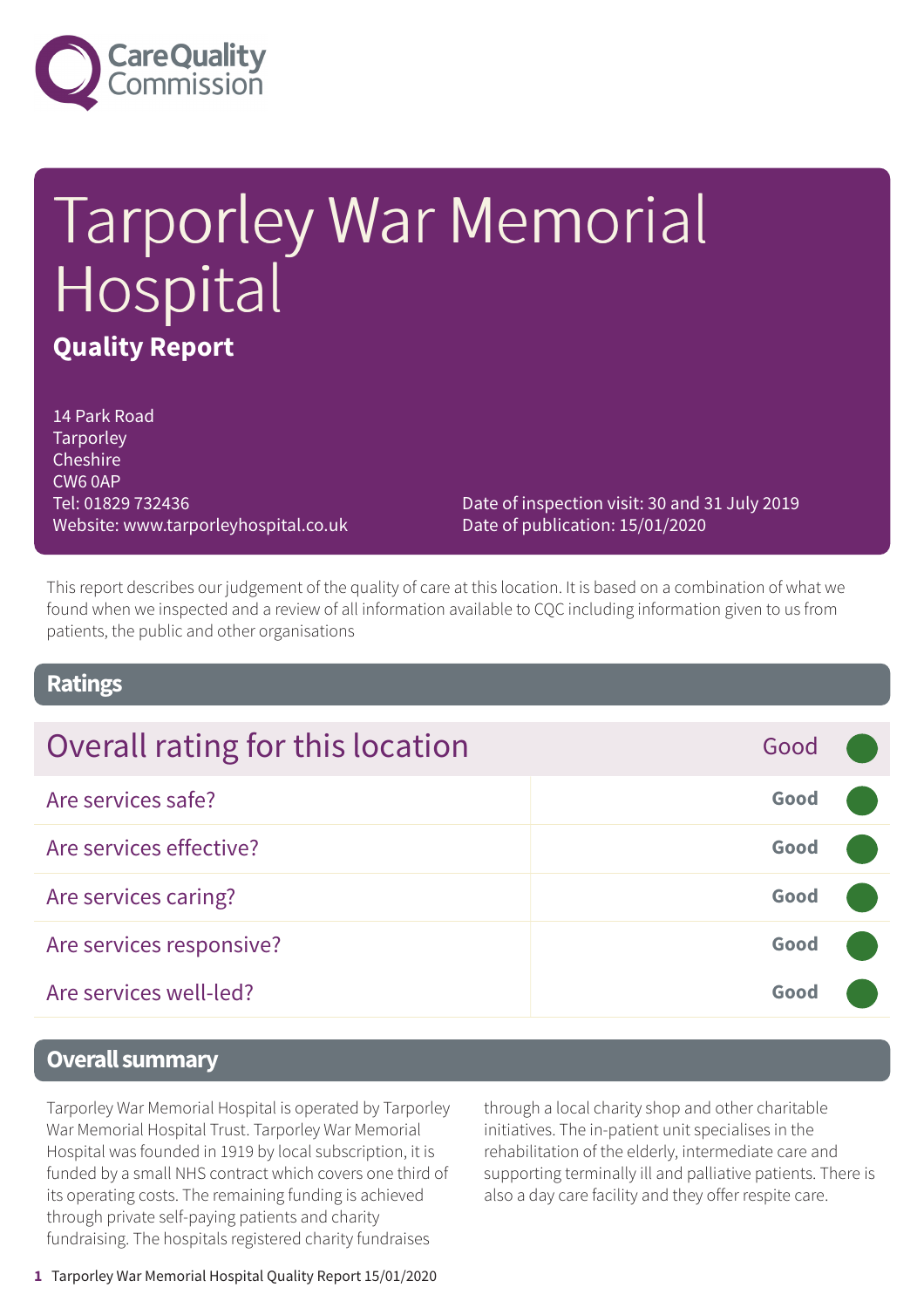The hospital also has a "mini minor injuries" drop in service and an outpatient's service operated by external providers but using hospital facilities and nursing staff.

The hospital is registered to provide the following regulated activities:

- Diagnostic and screening procedures
- Surgical procedures
- Treatment of disease, disorder or injury.

The hospital director is the registered manager, supported by a matron.

We inspected this service using our comprehensive inspection methodology. We carried out the unannounced visit to the hospital on 30 and 31 July 2019.

We inspected all inpatient areas of the hospital excluding the mini minor injury unit.

To get to the heart of patients' experiences of care and treatment, we ask the same five questions of all services: are they safe, effective, caring, responsive to people's needs, and well-led? Where we have a legal duty to do so we rate services' performance against each key question as outstanding, good, requires improvement or inadequate.

Throughout the inspection, we took account of what people told us and how the provider understood and complied with the Mental Capacity Act 2005.

Our rating of this service improved. We rated it as **Good** overall.

- The service had enough staff with the right qualifications, skills, training and experience to keep people safe from avoidable harm and to provide the right care and treatment.
- The service provided mandatory training in key skills to all staff and made sure everyone completed it.
- The service-controlled infection risk well. Staff kept themselves, equipment and the premises clean. They used control measures to prevent the spread of infection.
- The service used systems and processes to safely prescribe, administer, record and store medicines.
- The service managed patient safety incidents well. Staff recognised incidents and reported them appropriately. Managers investigated incidents and shared lessons learned with the whole team and the wider service.
- Staff treated patients with compassion and kindness, respected their privacy and dignity, and took account of their individual needs.
- Staff felt respected, supported and valued. They were focused on the needs of patients receiving care.
- The service provided care and treatment based on national guidance and evidence-based practice. Staff protected the rights of patients in their care. The hospital utilised the expertise of the local community NHS trust where they needed specific expertise.
- All those responsible for delivering care worked together as a team to benefit patients. They supported each other to provide good care and communicated effectively with other agencies.
- The service planned and provided care in a way that met the needs of local people and the communities served. It also worked with others in the wider system and local organisations to plan care. The sister, staff nurses and health care assistants told us they worked closely with the NHS physiotherapy and occupational therapy teams to ensure patients received the correct level of care or support in relation to discharge planning.
- People could access the service when they needed it and received the right care in a timely way.
- Leaders had the skills and abilities to run the service. They understood and managed the priorities and issues the service faced. They were visible and approachable in the service for patients and staff. They supported staff to develop their skills and take on more senior roles.
- Leaders operated effective governance processes, throughout the service and with partner organisations. Staff at all levels were clear about their roles and accountabilities and had regular opportunities to meet, discuss and learn from the performance of the service. We found good levels of governance and management interaction.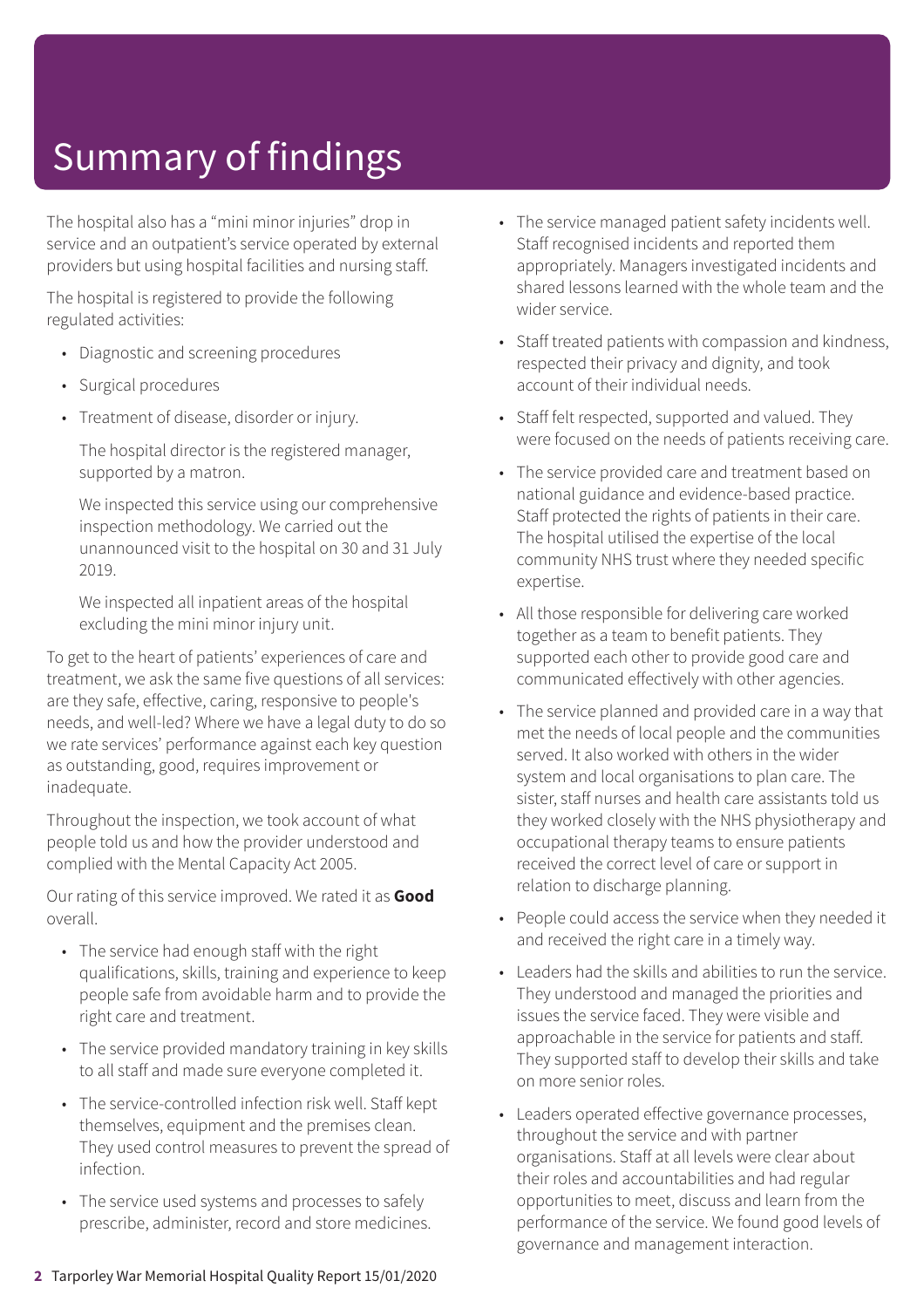However,

- Volunteers in the service were not trained to recognise and deal with potential safeguarding concerns.
- Volunteers at the hospital did not have appropriate training in order to support patients with swallowing problems.

These were reported to the provider at the time of the inspection and appropriate mitigating actions were taken.

Following this inspection, we told the provider that it should make improvements to help the service improve. Details are at the end of the report.

### **Ann Ford**

Deputy Chief Inspector of Hospitals (North West)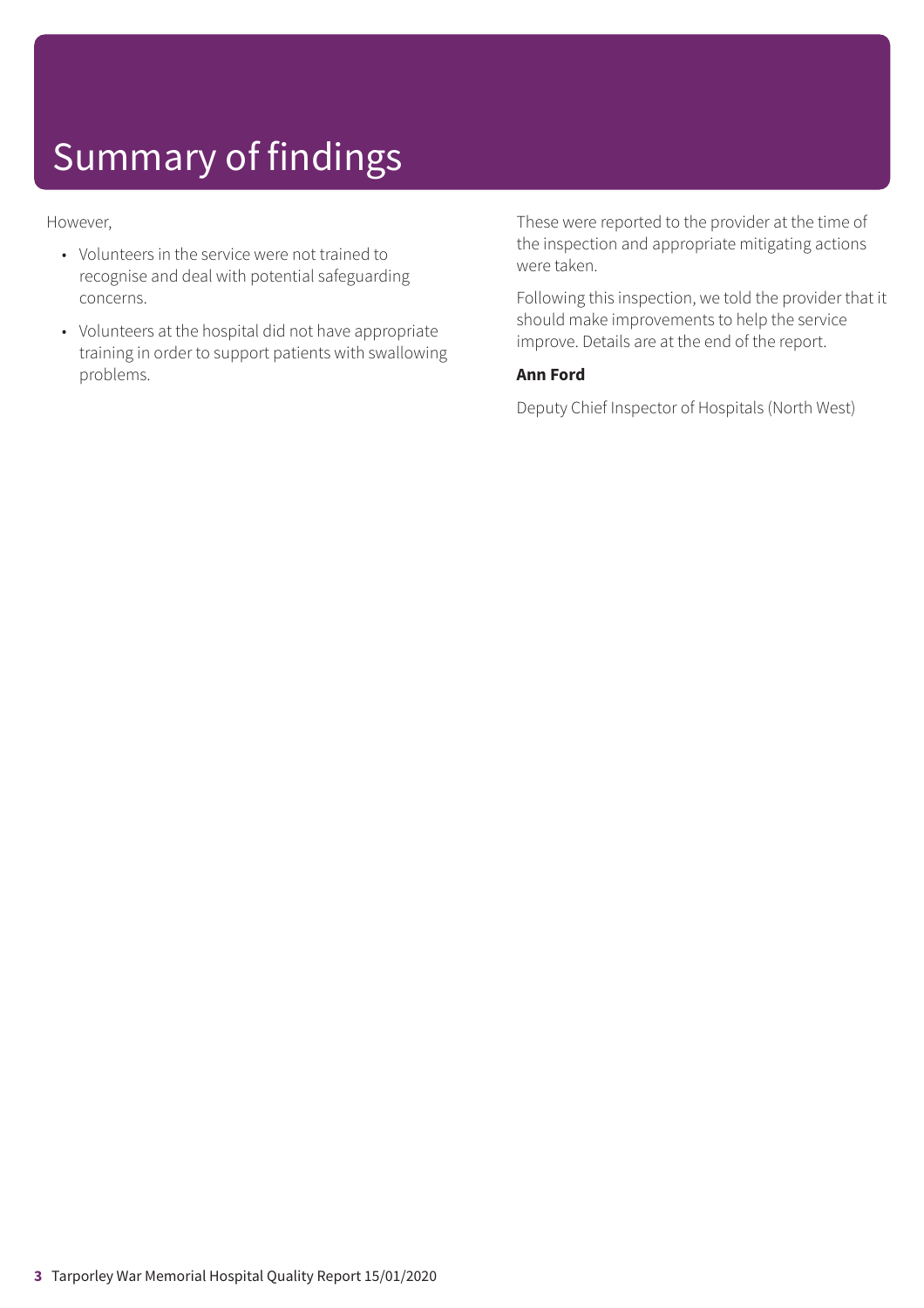### **Ourjudgementsabouteachofthemainservices**

| <b>Community</b><br>We rated this service as good because it was safe,              | <b>Service</b> | <b>Rating Summary of each main service</b>                                                                          |
|-------------------------------------------------------------------------------------|----------------|---------------------------------------------------------------------------------------------------------------------|
| health<br>Good<br>inpatient<br>services<br>on the needs of patients receiving care. |                | effective, caring and responsive. Leaders had the skills<br>and abilities to run the service and staff were focused |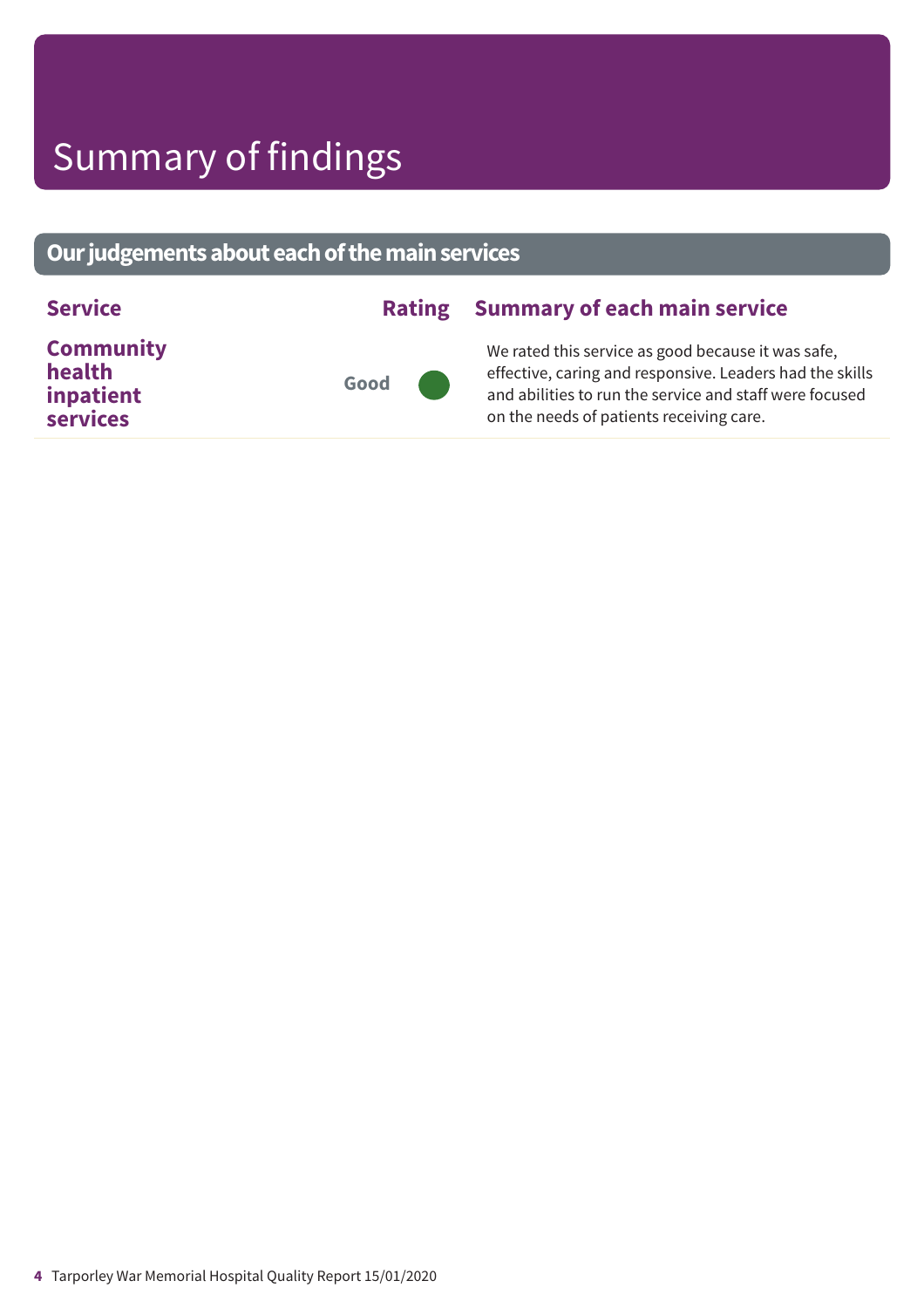### **Contents**

| Summary of this inspection                                 | Page           |
|------------------------------------------------------------|----------------|
| Background to Tarporley War Memorial Hospital              | $\overline{7}$ |
| Our inspection team                                        | $\overline{7}$ |
| Information about Tarporley War Memorial Hospital          | $\overline{7}$ |
| The five questions we ask about services and what we found | 9              |
| Detailed findings from this inspection                     |                |
| Overview of ratings                                        | 13             |
| Outstanding practice                                       | 28             |
| Areas for improvement                                      | 28             |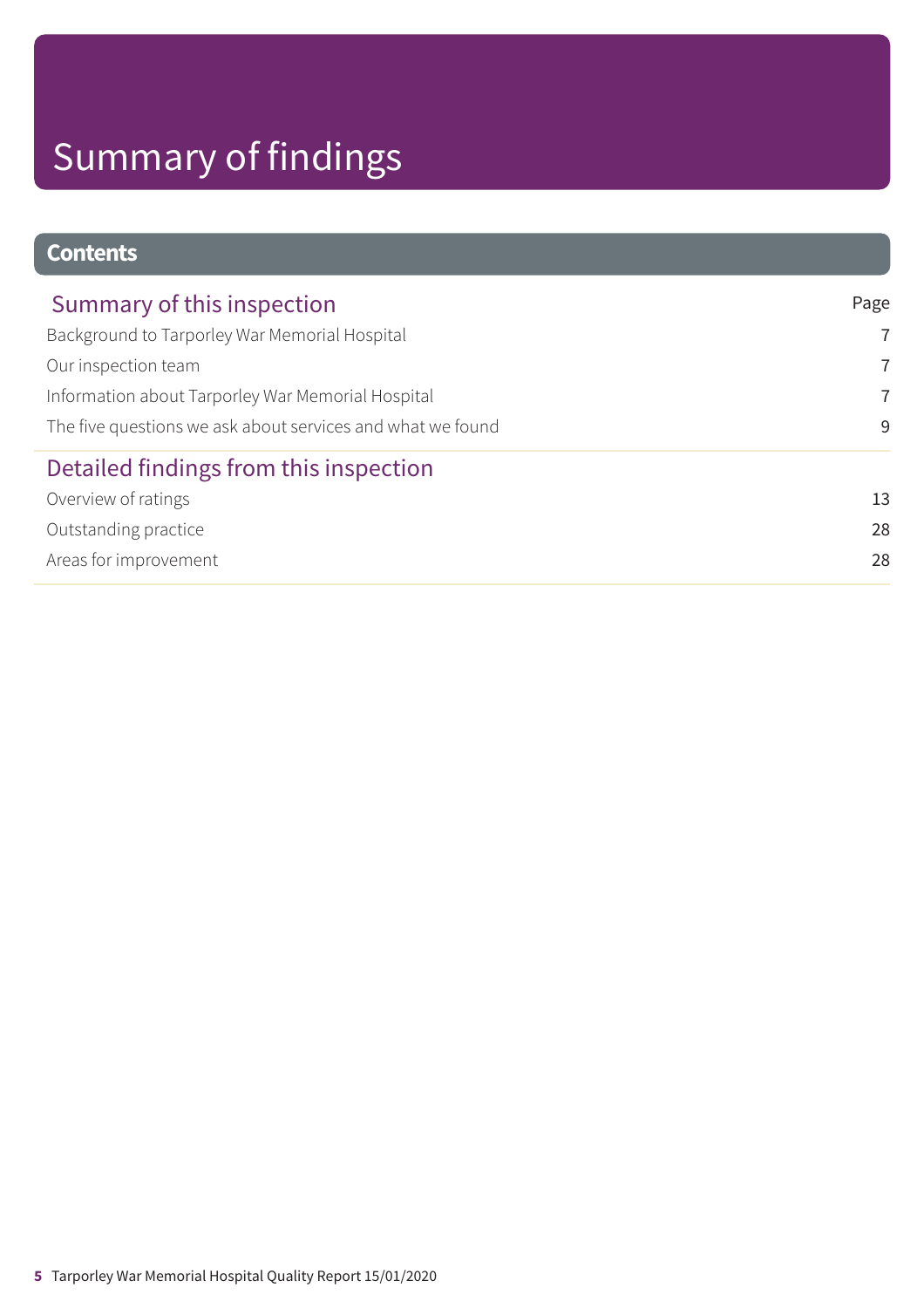

**Good –––**

# Tarporley War Memorial Hospital

**Services we looked at** Community health inpatient services.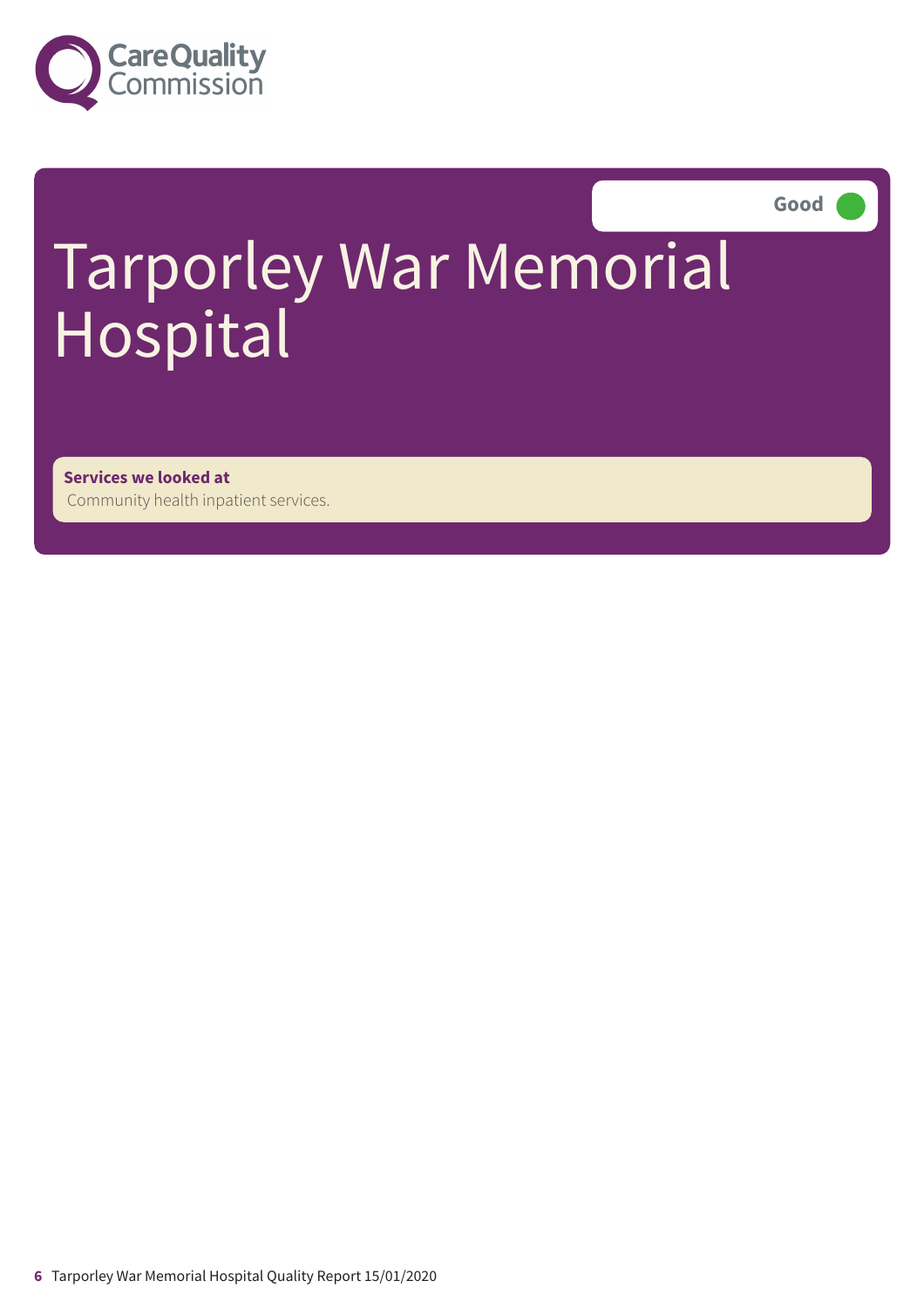### **Background to Tarporley War Memorial Hospital**

Tarporley War Memorial Hospital is operated by Tarporley War Memorial Hospital Trust. It is based in Tarporley, Cheshire. The service primarily serves the communities of western and eastern Cheshire and Vale Royal.

Tarporley War Memorial Hospital was founded in 1919 by local subscription, it is funded by a small NHS contract which covers one third of its operating costs. The remaining funding is achieved through private self-paying patients, one off payments from NHS commissioners and charity fundraising. The hospitals registered charity fundraises through a local charity shop and other charitable initiatives.

The hospital has 16 inpatient beds (separate male and female wards; five side rooms and one double room), they mainly cater for NHS 'step-down' patients, which may be referred from two local NHS Trusts. NHS step-down patients may include those who do not require acute care, (e.g. a fall, but no fracture) and patients transferred from an acute hospital who are waiting for a package of care to return home. They may also have patients who require active rehabilitation before returning home. The hospital also provides private respite care for local patients, the majority of whom reside in a five mile radius of the hospital. We looked at all wards during the inspection.

The hospital also has a "mini minor injuries" drop in service and an outpatient's service operated by external providers but using hospital facilities and nursing staff.

The hospital provides a 'step up' service for people who needed extra care and help and 'stepdown' services for those who no longer required an acute hospital bed. They also provide rehabilitation, respite care and palliative care.

The hospital has a registered manager, who is also the director of the hospital. The hospital is registered with CQC for regulatory activities; diagnostics and screening procedures, treatment of disease and disorder and surgical procedures.

During our inspection; We spoke with seven patients and relatives. 15 members of staff, volunteers and one trustee. We reviewed seven sets of patient records.

Tarporley War Memorial Hospital was last inspected 1, 2 and 13 February 2017 and was rated requires improvement.

### **Our inspection team**

The team that inspected the service comprised of a CQC lead inspector, a CQC inspector and specialist advisors with expertise in community nursing and physiotherapy. The inspection team was overseen by Judith Connor, Head of Hospital Inspection.

### **Information about Tarporley War Memorial Hospital**

Tarporley War Memorial Hospital is registered to provide the following regulated activities:

- Diagnostic and screening procedures
- Surgical procedures

• Treatment of disease, disorder or injury.

During the inspection, we visited the whole hospital including the day care centre. We spoke with 15 staff including the hospital director, the interim chief operating officer, chair of the trustee's board, matron, registered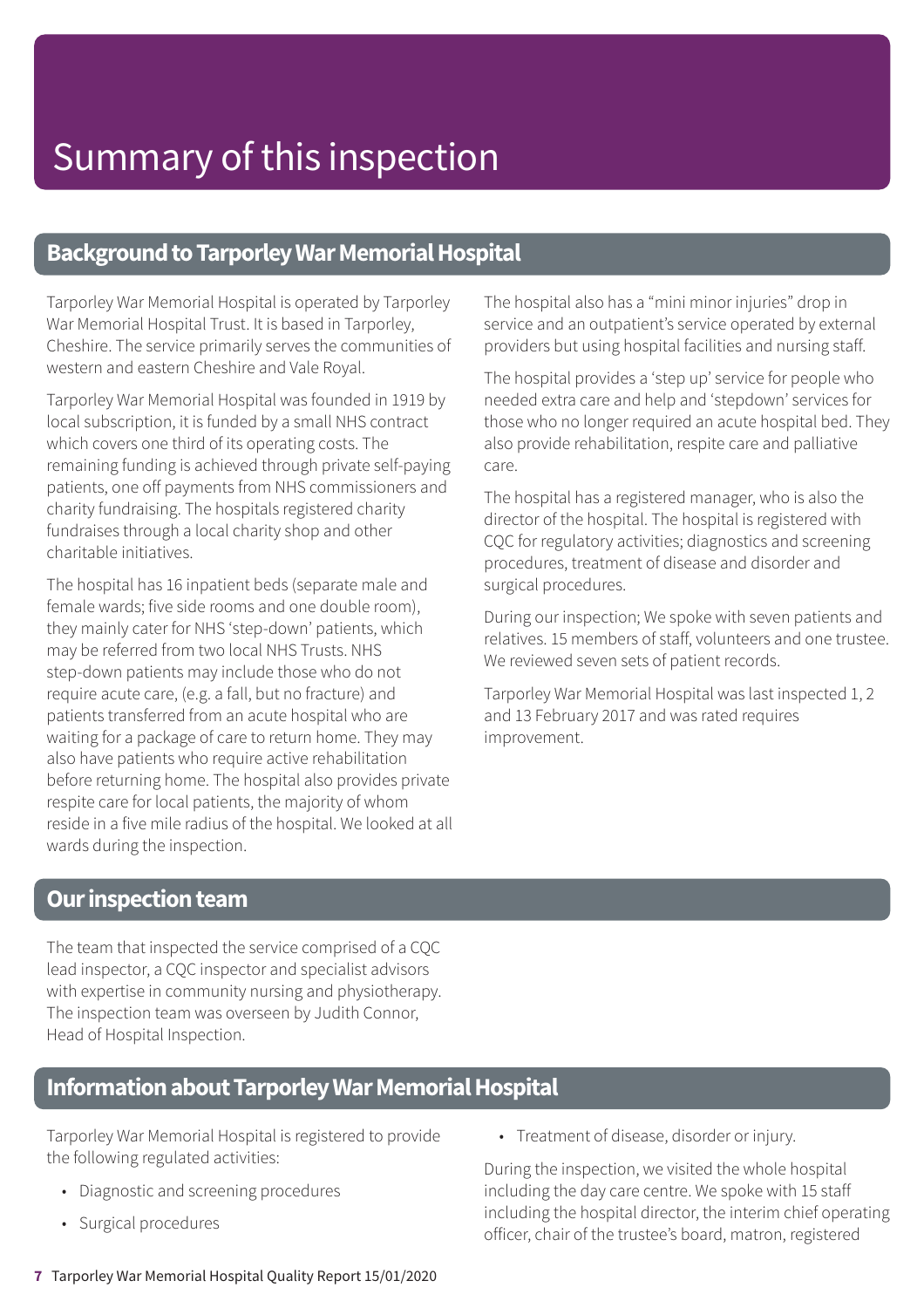nurse's, health care assistants, reception staff, domestics and volunteers. We spoke with seven patients and one relative. During our inspection, we reviewed seven sets of patient records.

There were no special reviews or investigations of the hospital/service ongoing by the CQC at any time during the 12 months before this inspection. The hospital/ service has been inspected four times, and the most recent inspection took place in September 2017 which found that the hospital was rated requires improvement.

The service employed six registered nurses and also had registered nurses on bank to call upon. There were also 12 care assistants and receptionists who assisted on a volunteer basis. The accountable officer for controlled drugs (CDs) was the registered manager.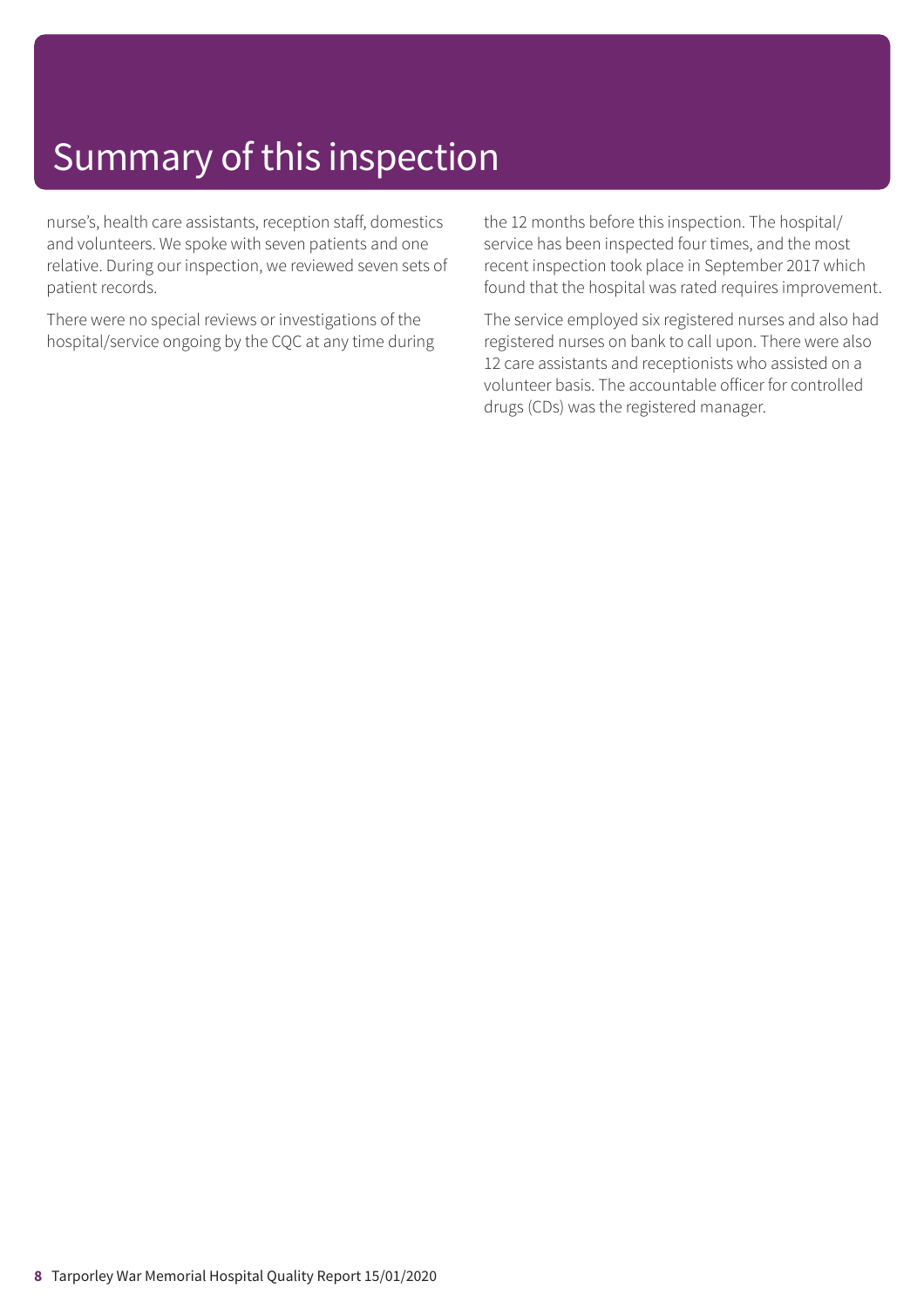### **The five questions we ask about services and what we found**

We always ask the following five questions of services.

### **Are services safe?**

Our rating of safe improved. We rated it as **Good** because:

- The service provided mandatory training in key skills to all staff and made sure everyone completed it.
- Staff, other than volunteers, understood how to protect patients from abuse and the service worked well with other agencies to do so. Staff had training on how to recognise and report abuse, and they knew how to apply it.
- The service controlled infection risk well. Staff used equipment and control measures to protect patients, themselves and others from infection. They kept equipment and the premises visibly clean.
- The design, maintenance and use of facilities, premises and equipment kept people safe. Staff were trained to use them. Staff managed clinical waste well**.**
- Staff completed and updated risk assessments for each patient and removed or minimised risks. Staff identified and quickly acted upon patients at risk of deterioration.
- The service had enough staff with the right qualifications, skills, training and experience to keep patients safe from avoidable harm and to provide the right care and treatment. Managers regularly reviewed and adjusted staffing levels and skill mix, and gave bank, agency and locum staff a full induction.
- Staff kept detailed records of patients' care and treatment. Records were clear, up-to-date, stored securely and easily available to all staff providing care.
- The service used systems and processes to safely prescribe, administer, record and store medicines.
- The service managed patient safety incidents well. Staff recognised and reported incidents and near misses. Managers investigated incidents and shared lessons learned with the whole team and the wider service. When things went wrong, staff apologised and gave patients honest information and suitable support. Managers ensured that actions from patient safety alerts were implemented and monitored.
- The service used monitoring results well to improve safety. Staff collected safety information and shared it with staff, patients and the public.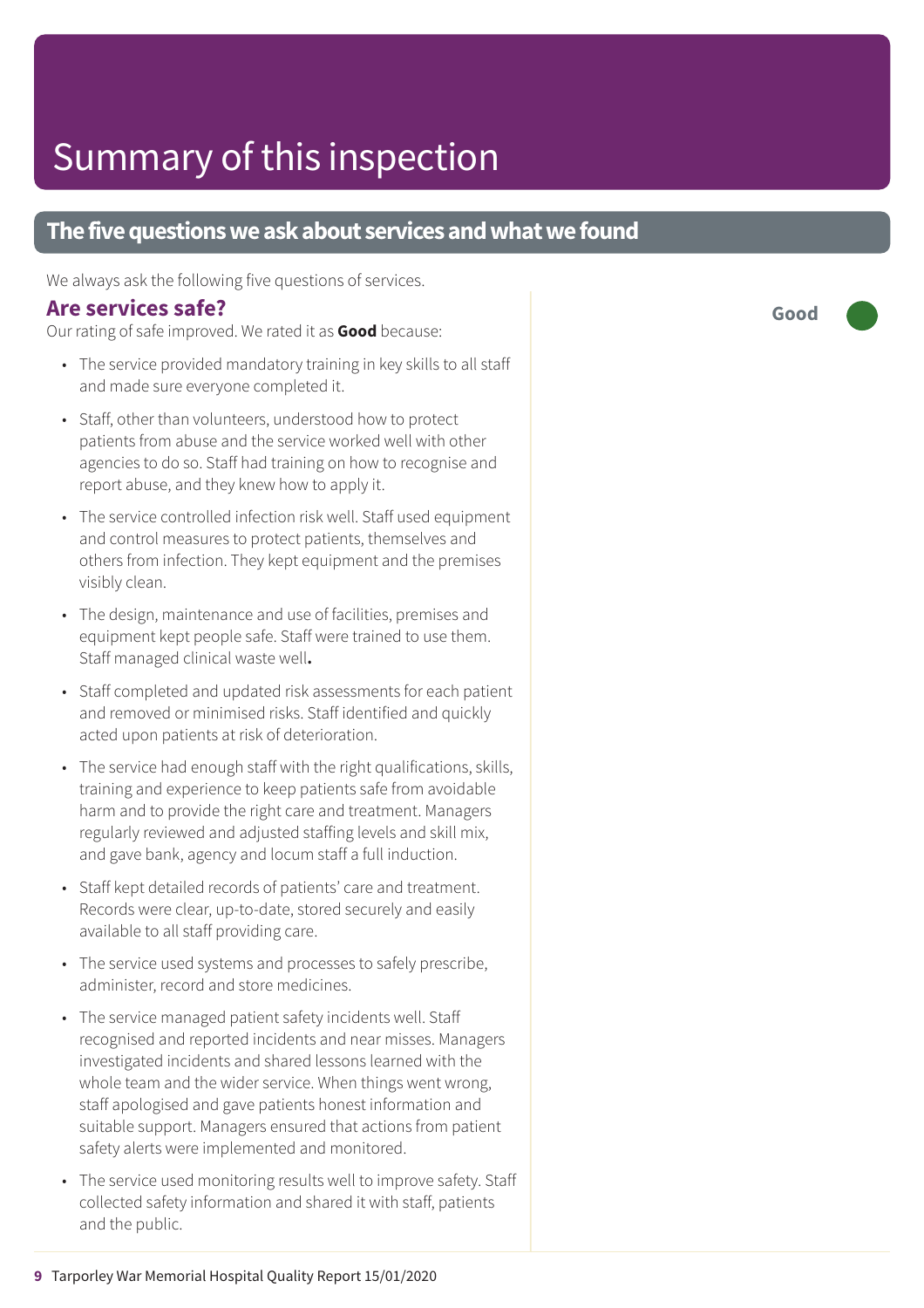However,

• Volunteers at the hospital did not have any training in order to support patients with swallowing problems despite assisting them with food and hydration. They stopped this activity when we raised it with them on the inspection.

### **Are services effective?**

Our rating of effective improved. We rated it as **Good** because:

- The service provided care and treatment based on national guidance and evidence-based practice. Staff protected the rights of patients in their care.
- Staff gave patients enough food and drink to meet their needs and improve their health. They used special feeding and hydration techniques when necessary.
- Staff assessed and monitored patients regularly to see if they were in pain and gave pain relief in a timely way. They supported those unable to communicate using suitable assessment tools and gave additional prescribed pain relief to ease pain.
- Staff monitored the effectiveness of care and treatment. They used the findings to make improvements and achieved good outcomes for patients.
- The service made sure staff were competent for their roles. Managers appraised staff's work performance and held supervision meetings with them to provide support and development.
- All those responsible for delivering care worked together as a team to benefit patients. They supported each other to provide good care and communicated effectively with other agencies.
- Staff supported patients to make informed decisions about their care and treatment. They knew how to support patients who lacked capacity to make their own decisions or were experiencing mental ill health.

### **Are services caring?**

Our rating of caring stayed the same. We rated it as Good because:

- Staff treated patients with compassion and kindness, respected their privacy and dignity, and took account of their individual needs.
- Staff provided emotional support to patients, families and carers to minimise their distress. They understood patients' personal, cultural and religious needs.

**Good –––**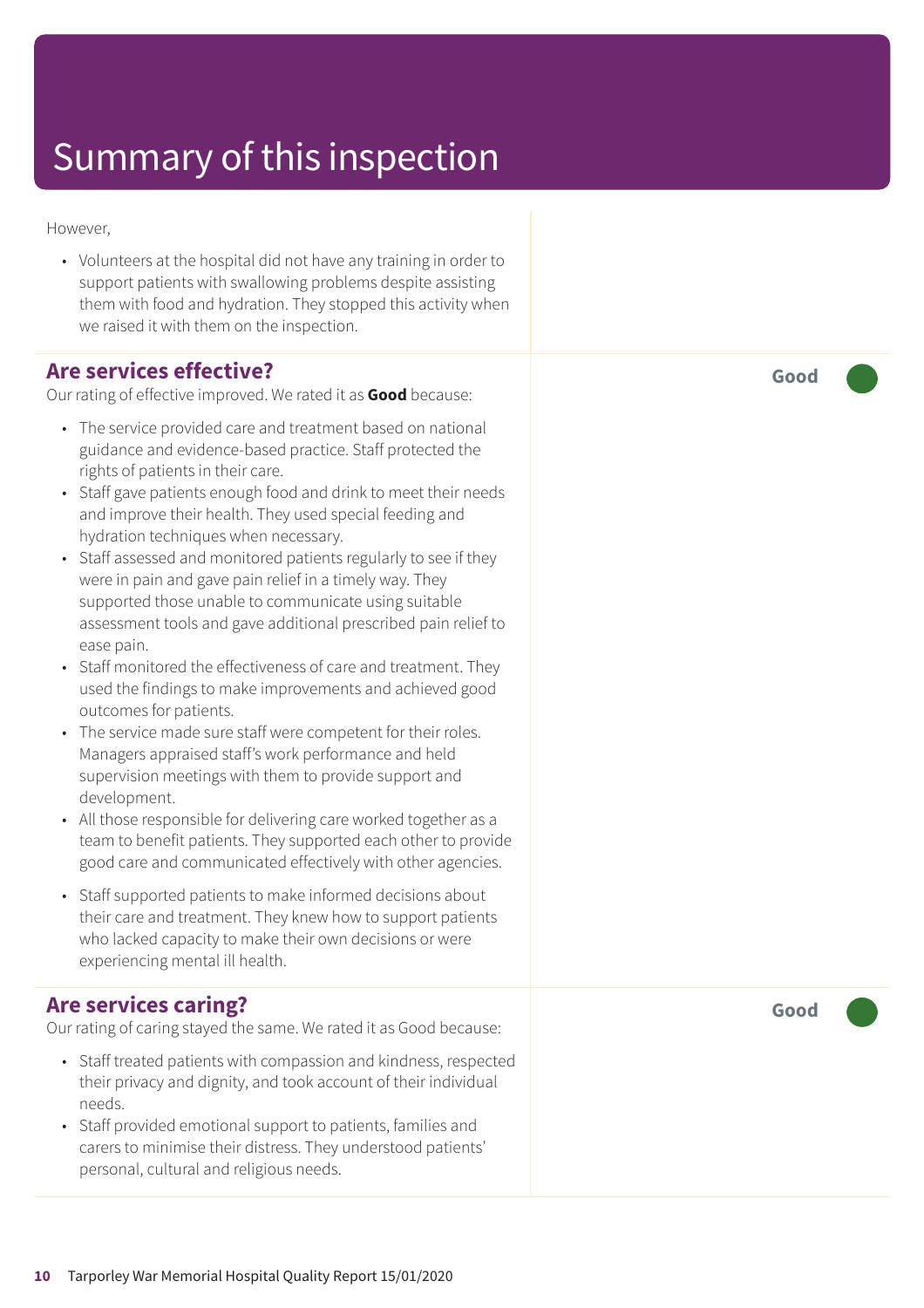• Staff supported and involved patients, families and carers to understand their condition and mak e decisions about their car e and tr eatment.

### **Ar e services responsive ?**

Our rating of responsive improved.We rated it as Good because:

- The hospital planned and provided car e in a way that me t the needs of local people and the communities served. It also worked with other s in the wider system and local or ganisations t o plan care.
- The hospital was inclusive and took ac count of patients' individual needs and preferences. Staff made r easonable adjustments to help patients access services. They coordinated car e with other services and providers.
- People could ac cess the servic e when the y needed it and received the right care in a timely way.
- It was easy for people to give feedback and raise concerns about car e received. The servic e tr eated concerns and complaints seriously , investigated them and shared lessons learned with all staff. The servic e included patients in the investigation of their complaint.

### **Ar e services well-led?**

Our rating of well-led improved.We rated it as Good because:

- Leaders had the skills and abilities to run the service. They understood and managed the priorities and issues the servic e faced. The y wer e visible and appr oachable in the servic e for patients and staff. The y supported staff t o develop their skills and tak e on mor e senior roles.
- The servic e had a vision for what it wanted t o achieve and a strat egy t o turn it int o action, developed with all rele vant stakeholders. The vision and strat egy wer e focused on sustainability of services and aligned t o local plans within the wider health economy. L eader s and staff understood and kne w how t o apply them and monitor progress.
- Staff felt respected, supported and valued. They were focused on the needs of patients receiving care. The servic e promoted equality and diversity in daily work and provided opportunities for career development. The service had an open culture where patients, their families and staff could raise concerns without fear.
- Leaders operated effective governance processes. Staff at all levels wer e clear about their roles and ac countabilities and had regular opportunities to meet, discuss and learn from the performanc e of the service.

**Good –––**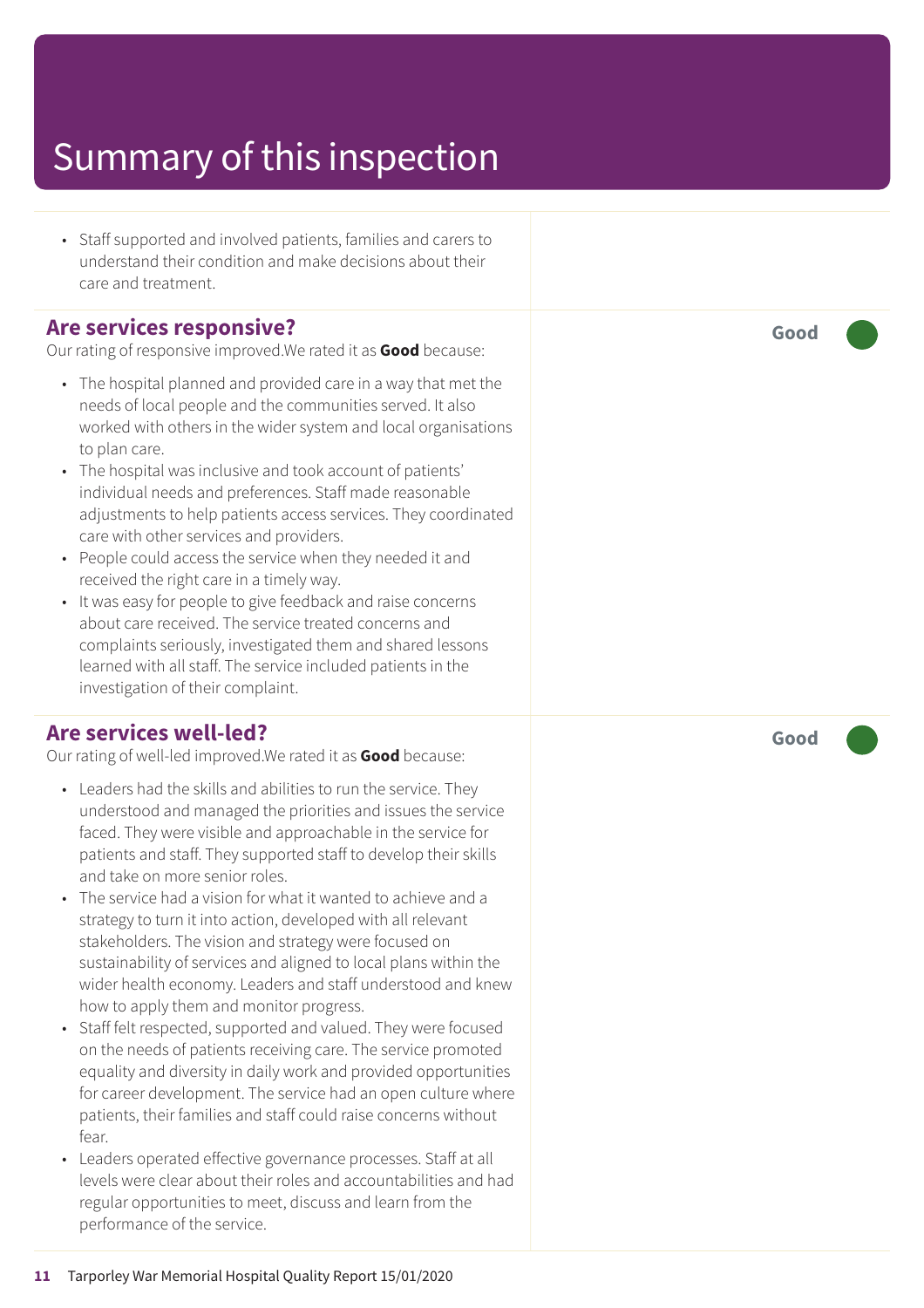- Leaders and staff actively and openly engaged with patients, staff, equality groups, the public and local organisations to plan and manage services. They collaborated with partner organisations to help improve services for patients.
- All staff were committed to continually learning and improving services. They had a good understanding of quality improvement methods and the skills to use them. Leaders encouraged innovation and participation in research.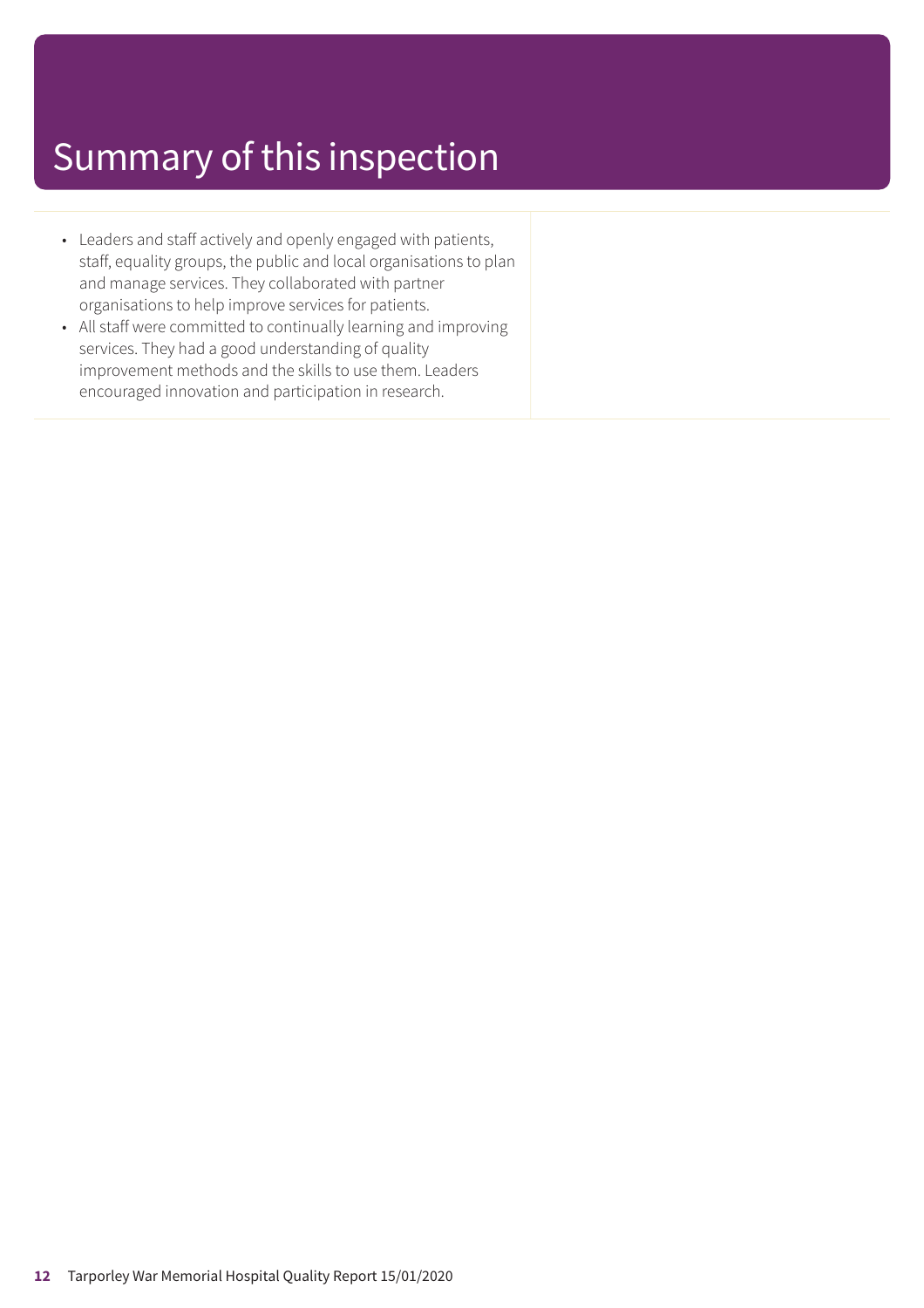# Detailed findings from this inspection

### **Overview of ratings**

Our ratings for this location are:

|                                        | Safe | <b>Effective</b> | Caring | Responsive | Well-led | <b>Overall</b> |
|----------------------------------------|------|------------------|--------|------------|----------|----------------|
| Community health<br>inpatient services | Good | Good             | Good   | Good       | Good     | Good           |
| <b>Overall</b>                         | Good | Good             | Good   | Good       | Good     | Good           |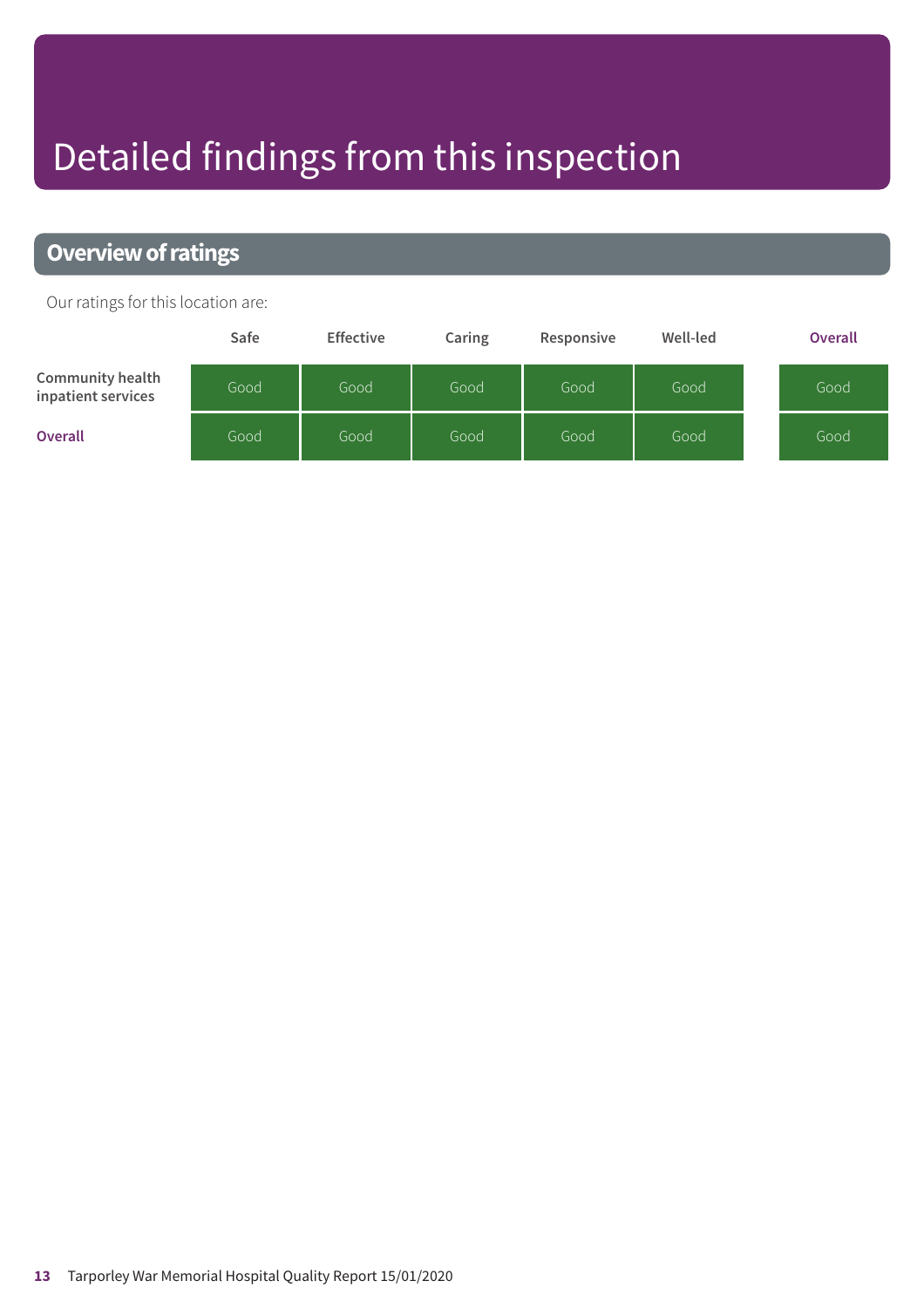| Safe             | Good |  |
|------------------|------|--|
| <b>Effective</b> | Good |  |
| Caring           | Good |  |
| Responsive       | Good |  |
| Well-led         | Good |  |

### **Are community health inpatient services safe?**

**Good –––**

Our rating of safe improved. We rated it as **good.**

#### **Mandatory training**

#### **The service provided mandatory training in key skills to all staff and made sure everyone completed it.**

- Mandatory training was updated annually by attendance on training courses, provided internally and some by external organisations. The subjects classed as mandatory are those which are considered the most important such as cardiopulmonary resuscitation (CPR), safeguarding patients, infection control and moving and handling.
- The hospital records showed that 93% of staff were up to date with their mandatory training.

#### **Safeguarding**

#### **Staff understood how to protect patients from abuse and the service worked well with other agencies to do so. Staff had training on how to recognise and report abuse and they knew how to apply it.**

• Staff undertook training in the safeguarding of vulnerable adults and child protection as part of their mandatory training package. 100% of substantive registered nurses were trained in safeguarding level 2 adults, together with two out of the five bank nurses and one member of non-clinical staff. 100% of

substantive registered nurses were trained in safeguarding level 3 children, together with two out of the five bank nurses, two out of five bank health care assistants and one member of non-clinical staff. 100% of health care assistance were trained in safeguarding level 1 adults, together with two of the three day care co-ordinators. 100% of substantive health care assistance were trained level 1 safeguarding children, two of the three day care co-ordinators and five of the six non clinical members of staff.

- The hospital had several volunteers working at the hospital who carried out varying roles which involved contact with the patients and day care out patients. All relevant checks and DBS checks had been carried out on the volunteers however, no volunteers had been trained in safeguarding adults. We spoke to the director who told us that three members of staff who were employed for the day care services, including a day care coordinator, were all level two safe guarding adult trained. We were reassured that at no time did the volunteers work alone with the adults.
- The staff we spoke with were aware of their responsibilities regarding safeguarding of patients and could describe the procedures they would follow and who to speak to for advice. There was a policy in place which staff understood, which they had access to in a resource file and via the hospital computer system.
- The hospital had made no safeguarding referral during the 12 months of the reporting period. However, an incident had occurred prior to this. We found that the hospital reported this incident in a timely manner; and actions taken both at the time and in following up this incident were found to be appropriate.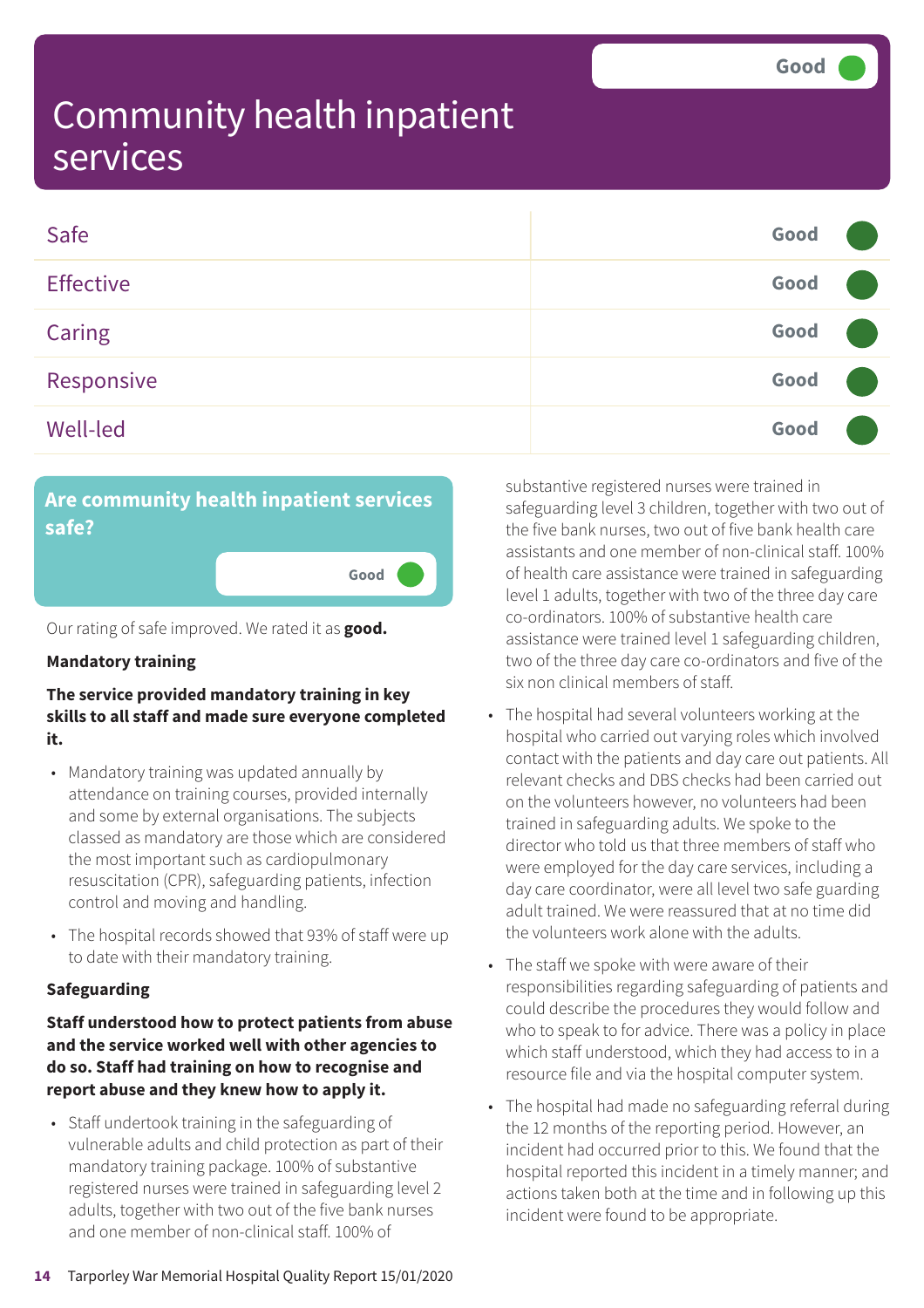• Staff were aware of types of abuse and were able to tell us what they would look for in recognising people at risk of harm or abuse. Staff had undertaken electronic safeguarding learning modules and knew how to escalate any concerns they had. However, volunteers at the service did not undertake any formal safeguarding training despite having contact with patients meaning that an opportunity to spot a potential safeguarding concern could be missed.

#### **Cleanliness, infection control and hygiene**

**The service controlled infection risk well. Staff used equipment and control measures to protect patients, themselves and others from infection. They kept equipment and the premises visibly clean. The environment appeared visibly clean and hygienic.**

- A recent external review for infection control prevention found that the general hygiene and cleanliness at the hospital were of a high standard.
- Waste management and infection control policies and procedures were available and accessible to staff and the staff we spoke with were familiar with those policies and where to seek advice if they needed to.
- We observed staff following hand hygiene procedures and 'bare below the elbow' guidance. We saw staff using appropriate protective personal equipment, such as gloves and aprons, when delivering care.
- A recent hand hygiene audit showed 100% compliance by all staff.
- Information provided by the hospital showed that there had been no cases of MRSA and Clostridium difficile (C-diff) for the period April 2018 to March 2019.
- Regular internal infection control audits took place, however to improve standards the hospital arranged for an external specialist infection control provider to conduct an audit in June 2019. This audit showed 100% compliance with standards and staff were praised for this at the weekly meeting.
- The resuscitation trolley for the unit was based on the main corridor outside of the nursing office and included all the relevant equipment and supplies to

respond to a clinical emergency. A daily emergency equipment checklist was in place although we saw there were some occasional omissions in the checking of the trolley.

• We saw signs on the wards asking visitors to refrain from sitting on the patient's beds in the interest of hygiene.

#### **Environment and equipment**

#### **The design, maintenance and use of facilities, premises and equipment kept people safe. Staff were trained to use them.**

- Equipment was serviced and maintained regularly. We saw evidence that this information was recorded and monitored effectively in order that equipment remained fit for use. A rolling programme ensured that all equipment was maintained regularly, and no equipment was missed, this was overseen by a maintenance employee who worked on site.
- The reception and outpatient's areas were bright and welcoming. It provided a pleasant seating area for waiting patients and several treatment and consulting rooms, which were furnished and maintained to a high standard.
- Within the ward area, there was a main 'L' shaped corridor with individual patient rooms and patient bays, leading off it. The corridor was clear and uncluttered.
- The hospital had a secure dirty utility room which was used appropriately, and equipment appeared clean and fit for purpose. Hospital waste and clinical specimens were handled and disposed of appropriately, this included safe sorting, storage, labelling and handling.
- Clinical waste, used linen and sharps were stored in a secure outside store ready for disposal and a daily deep cleaning schedule took place. Four members of cleaning staff made sure the service was visibly clean and tidy and records were kept on hazardous chemical substances which were kept in a locked store. The service had both disposable and washable cubicle curtains that were replaced on a rota basis or if there was an infectious patient.Cleaning of the service was undertaken seven days a week.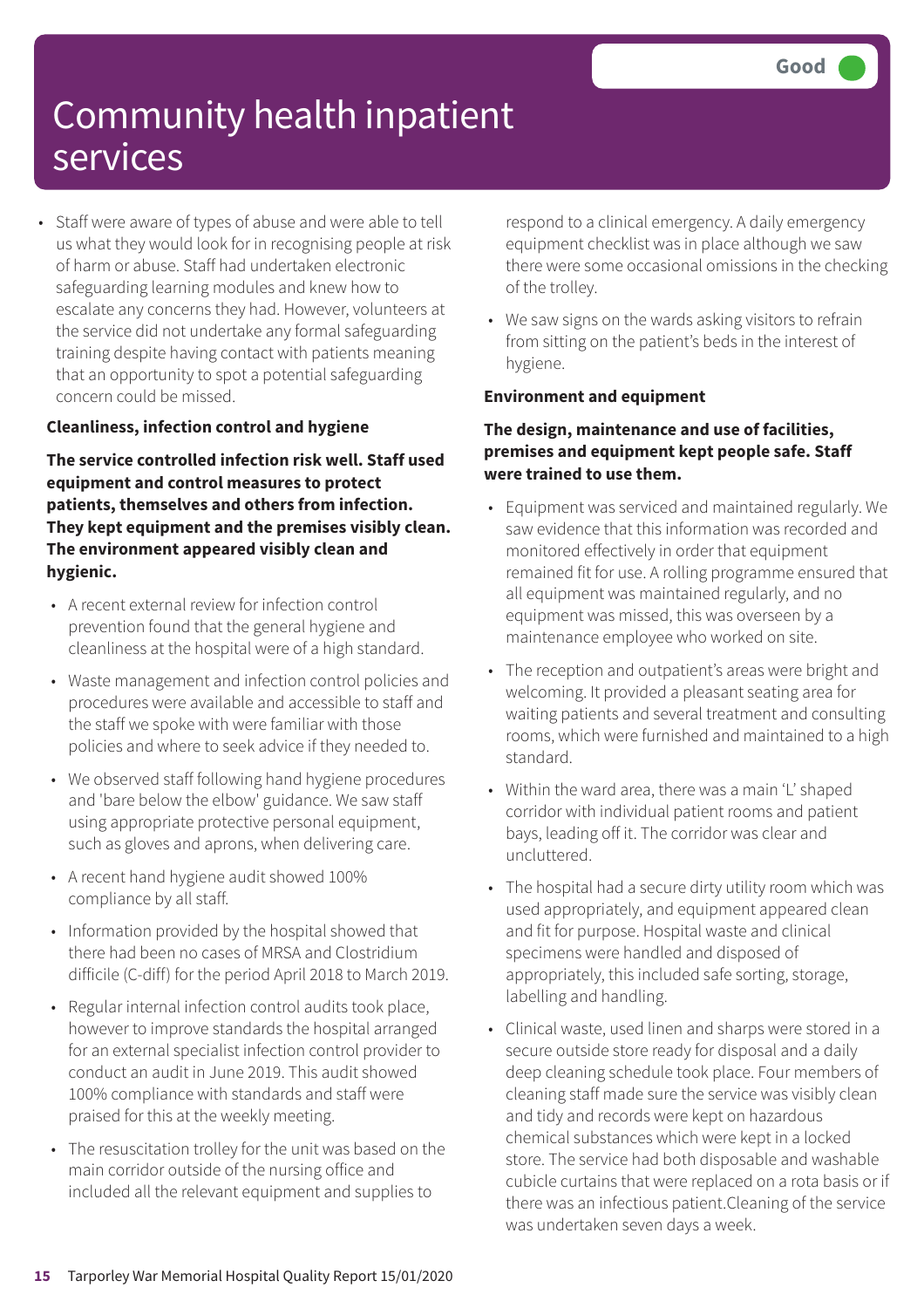- The hospital had a small stock of equipment and aids for use by patients, such as walking frames and seat raisers. If specific equipment was required, this could usually be obtained within a week through a contract with an external organisation.
- Hoists and mobility aids were regularly serviced and maintained to remain fit for purpose.
- Mattresses were inspected and checked monthly to ensure they remained fit for purpose.
- The resuscitation trolley for the unit was based on the main corridor outside of the nursing office and included all the relevant equipment and supplies to respond to a clinical emergency. A daily emergency equipment checklist was in place although we saw there had been occasional omissions in their daily checking regime.
- An emergency response grab bag was also on the resuscitation trolley and contained an anaphylaxis (life threatening allergic reaction) and hypoglycaemic (low blood sugar) kit, which included medication to counteract these conditions. A tag should have sealed the zip to this bag to ensure the medications could not be tampered with however during our inspection we found that the tag was missing. No written record was in place to record the tags individual number. This was raised to a senior practitioner and rectified immediately.
- The storage of cleaning chemicals and substances that were hazardous to health were securely stored and were not accessible to patients and visitors. This was compliant with the Control of substances hazardous to health guidelines (COSHH).
- The hospital had a large lounge area, which was light and airy and well equipped with tables and hard back chairs. This was predominantly used by the day care patients.

#### **Assessing and responding to patient risk**

#### **Staff completed and updated risk assessments for each patient and removed or minimised risks. Staff identified and acted upon inpatients at risk of deterioration.**

• Patients were assessed prior to admission through history taking, description of current needs and

expectations of the service. They were assessed against the hospital admission criteria and policy to determine if the patients' needs could be met at this facility.

- Upon admission, the patients' co-morbidity conditions, past medical history and lifestyle issues were captured appropriately and documented in their patient records. We looked at seven patient records all of which we found to have been completed to a good standard.
- Patients were examined within 24 hours by a general practitioner (GP) and a baseline set of clinical observations were recorded. Care plans were established to deal with any highlighted needs such as diabetes and wound care.
- Physiotherapists and occupational therapists undertook full functional assessments of patients within 48 hours of admission to establish if patients needed any aids or assistance with their activities of daily living.
- Handovers took place at the start of each shift to update incoming staff of the events of the previous shift and for key information to be shared. During handovers, staff were made aware of any patients who were at risk, for example, those at risk of falls or those who were confused.
- Risk assessments were completed in areas such as malnutrition, manual handling, falls, skin integrity and wound care. In the patient records we reviewed, there was evidence of risk assessments being completed, updated and reviewed at suitable intervals.
- On admission patients were assessed for pressure ulcers within six hours of arrival and monitored closely to prevent them from developing one. The hospital undertook a recognised risk assessment scoring tool to assess skin integrity and risk of developing pressure ulcers. We also saw that body maps were completed documenting and highlighting the status of the patients' skin such as any wounds or areas of damage. All beds had air pressure relieving mattresses. Health care assistants completed a care round every two hours to update and inform the registered nurse of any concerns. We saw these had been completed.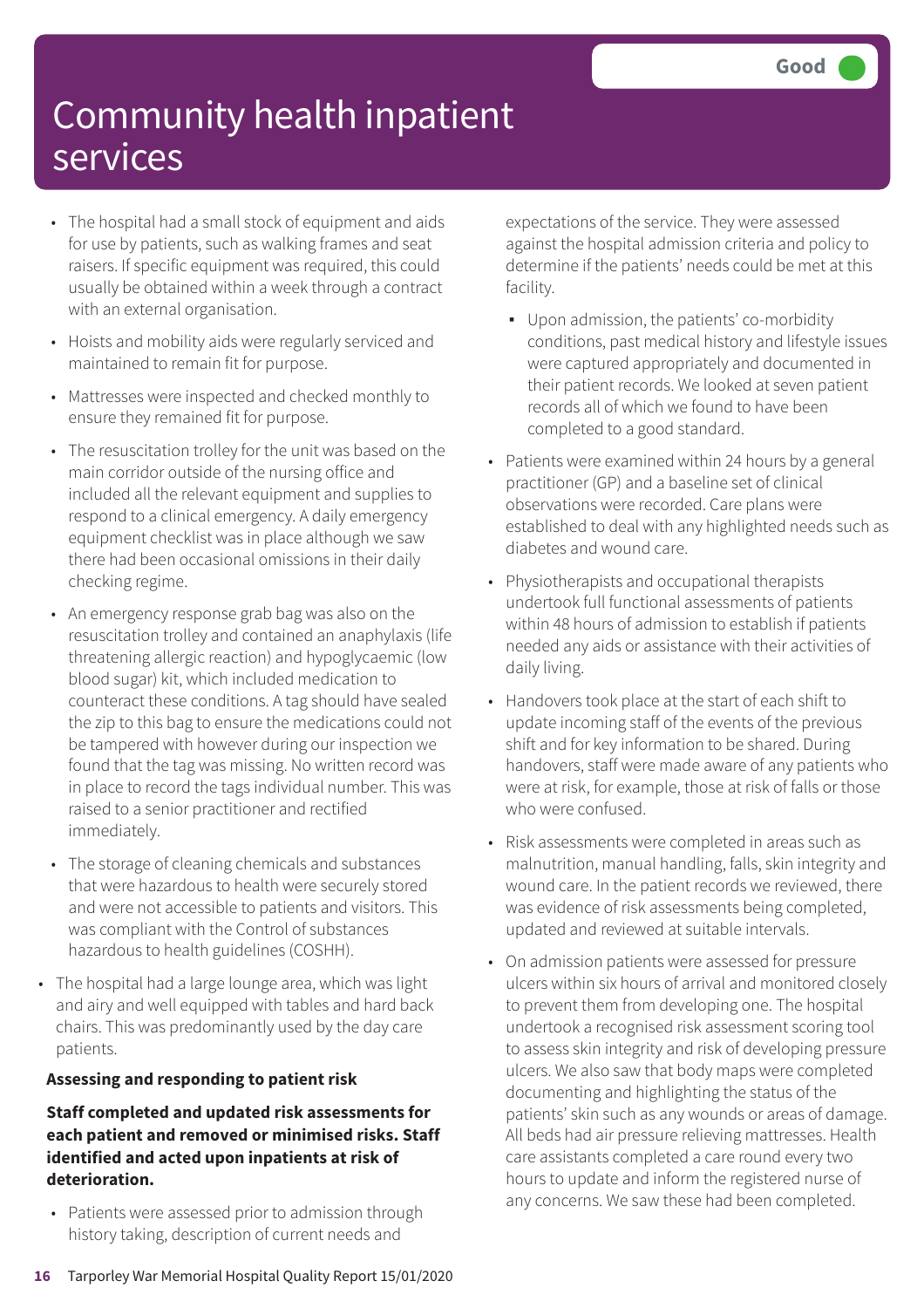- One pressure ulcer had occurred in the service between April 2019 and July 2019. The patient had vascular problems and the incident had been investigated. Two hourly checks were conducted, and the patient had a pressure relieving cushion, the pressure ulcer healed without requiring treatment. A route cause analysis was carried out which found the pressure ulcer to have been unavoidable.
- A care and communication chart monitored patients for mobility, positioning, hydration, nutrition, infection risk and mouth care. This also included checks to see if patients had access to a call bell, was in pain. A skin care bundle pack recorded two hourly pressure care checks including if the patient was in pain, was comfortable, was repositioned and had any signs of reddening of the skin. This was in line with the service prevention and management of pressure ulcers policy which followed national guidance such as the European pressure ulcer advisory panel and The National Institute for Health and Care Excellence 2015 guidelines.
	- The hospital had a flow chart to determine their response to care of the deteriorating patient. This dictated what to do if there was a concern about the condition of the patient. This advised that a registered nurse should assess the patient and record their observations. They then use their clinical judgement as to whether to call for an urgent GP assessment, to dial 999 or to have the patient assessed routinely on the next GP ward round. It was left to the clinical judgement of the healthcare professional, combined with NEWS(2) as to the frequency of observations for their patient.
	- The hospital used non-restrictive movement sensor alarms for patients who were high risk of falls and who were unable to alert staff or request help with mobilising. We saw evidence that falls risk assessments were undertaken and a further risk assessment and care plan for the deployment of the alarm.
	- There was a policy in place for the use of bed rails and this was accessible to staff on line. The policy had an assessment of needs matrix which looked at the mental state of the patients as

• Patients who had a do not resuscitate order in place were highlighted at the staff handovers and a purple symbol on the patient admissions board within the nursing office acted as a quick reference in the event of an emergency. A similar system was in place for patients who were suffering from an infectious disease.

#### **Staffing**

**The inpatient service had enough staff with the right qualifications, skills, training and experience to keep patients safe from avoidable harm and to provide the right care and treatment. Managers regularly reviewed and adjusted staffing levels and skill mix, and gave bank, agency and locum staff a full induction.**

- At the time of inspection there were six substantive registered nurses, twelve health care assistants, five bank nurses and two bank health care assistants. There were 1.8 whole time equivalent registered general nurse vacancies which were being advertised on the hospital website. In the interim period, internal bank staff and agency staff were being employed to fill any gaps. A clinical manager on call rota was in place seven days a week. Six days of rota's were checked all of which had enough staffing figures.
- A staff acuity tool was used daily to identify if the level of staffing was enough. Shift times had been altered in November 2018 in response to concerns around workload. Two registered nurses were rostered on a day shift between 7am and 7.30pm and one registered nurse on a night shift between 7pm and 7.30am Two health care assistants also worked between 7am and 7.30pm, one health care assistant between 7am and 3.30pm.
- During the last inspection we had observed busy periods around tea time and suggested that they may benefit from additional staff during this busy time. On our visit we saw that a 'Twilight shift had been added to the roster, between 5pm and 11pm an additional health care assistant was rostered in, staff told us that this was working well.
- Management told us that it was difficult to get bank cover and predominantly used agency staff, however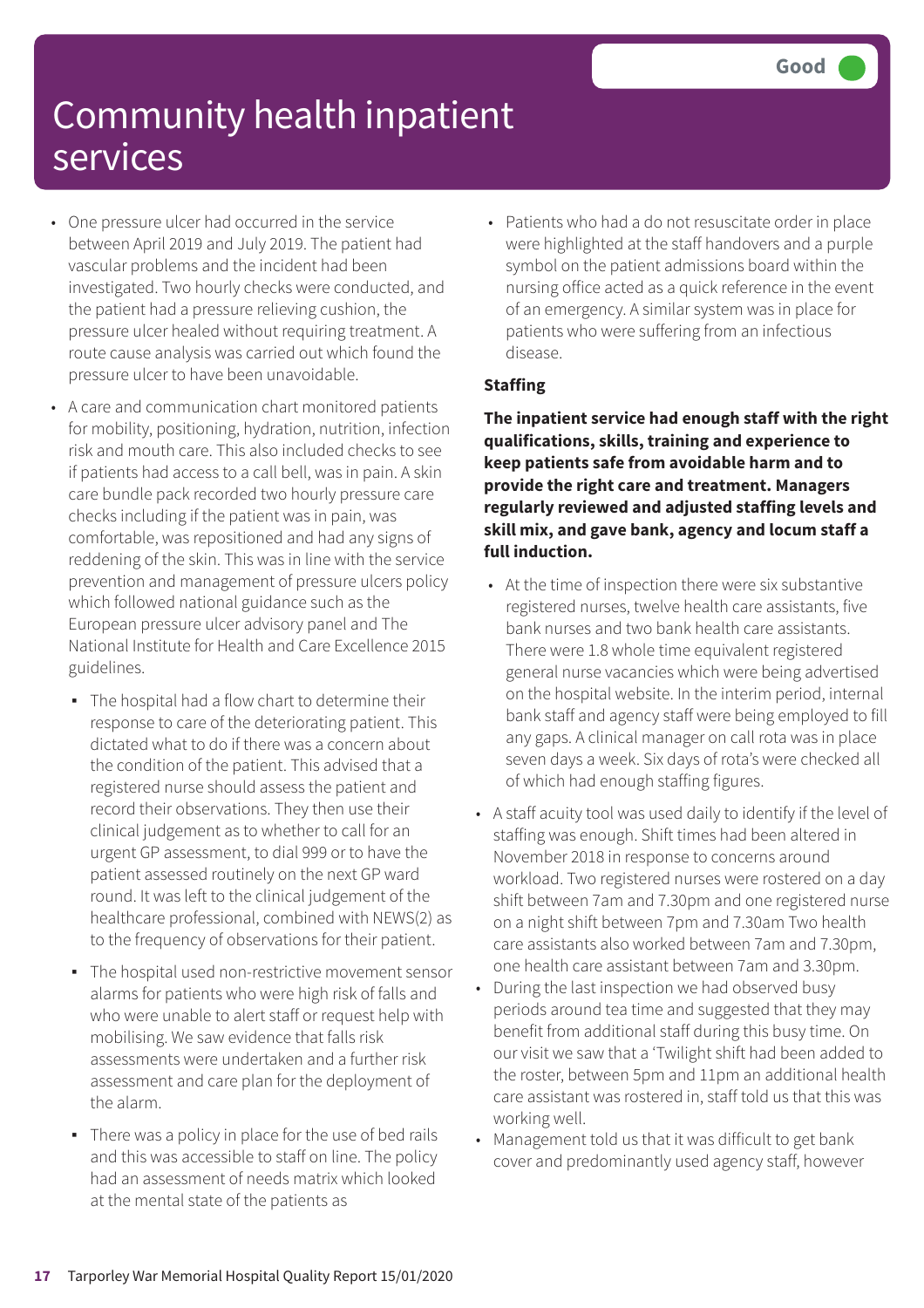management told us that they needed to address the policy as to when agency staff were called and going forward was going to monitor this due to the financial burden.

• The wards at the hospital were nurse led and the hospital did not admit any patients with acute respiratory problems as there was no facility for intravenous patients. Medical provision was gained from the GP's who rent consultation rooms from the hospital. They were available to attend on the wards if required and were available on-call out of hours.

#### **Records**

### **Staff kept detailed records of patients' care and treatment. Records were clear, up-to-date, stored securely and easily available to all staff providing care.**

- All patient records were recorded on paper. We looked at seven sets of patient records on the inpatient unit and we found them completed to a good standard.
- Within the inpatient unit the multidisciplinary teams wrote in the patient records, however not all teams recorded information on the relevant multidisciplinary page therefore sometimes it was difficult to find.
- Care records for inpatients were regularly audited and a recent audit resulted in the implementation of a record keeping audit tool which was an example for staff of a gold standard patient care record for them to emulate. A new record keeping policy was with the management team during the time of our visit waiting for approval.

#### **Medicines**

### **The service used systems and processes to safely prescribe, administer, record and store medicines.**

- The hospital had a medicine's management policy and standard operating practice in place; this was accessible to hospital staff and they were familiar with the contents.
- We undertook a sample check of medications and found them to be in date and stored appropriately and in line with recommendations.
- Our sample checks on controlled drugs (medicines that require extra checks and special storage arrangements because of their potential for misuse)

showed these were in date, stored securely within a double locked cabinet with access restricted to authorised staff and that books used to record their administration were completed appropriately. Staff checked the stock daily.

- We saw records that fridge and room temperatures were regularly checked and recorded, however the records showed that between January 2019 to March 2019 the fridge temperature was out of range. We saw evidence that it had been logged and reported to estates several times. Records showed that the fridge was replaced in July 2019. We were told that after the fridge temperature had been reported out of range the medicines were moved to a temporary fridge whilst waiting delivery of the new fridge. Temperature monitoring must take place daily and the actual, maximum and minimum temperature should be recorded to enable staff to identify any temperature deviations, which may render the drugs unsafe to use.
- We looked at medicines in the clinical rooms which were all ordered in by the GP's
- We saw that the hospital had a process for assessing self-administration of medicines for those patients who wanted to and were assessed as competent to do so. Patients own medicine was stored in separate baskets on the medicine trolley.
- The medicines required by patients to take home with them were prescribed by a GP and dispensed by a local community pharmacy. Arrangements were in place to obtain medications in a timely way and we were told that this did not lead to delays in discharge.
- We observed the medicines ward round and saw that the nurses wore red tabards embroidered front and back with; 'Drug round in process please do not disturb.' These tabards are worn to help reduce the number of interruptions to nurses during a drugs round and improve patient care and safety.
- National institute for health care excellence (NICE) and the Nursing and Midwifery Council (NMC) guidance state that a second checker should be assessed as competent to do so. To ensure that all health care assistants were educated and trained to assist first level registered nurses in the safe witnessing and dispensing of prescribed medicines to patients, a training programme in medicine management for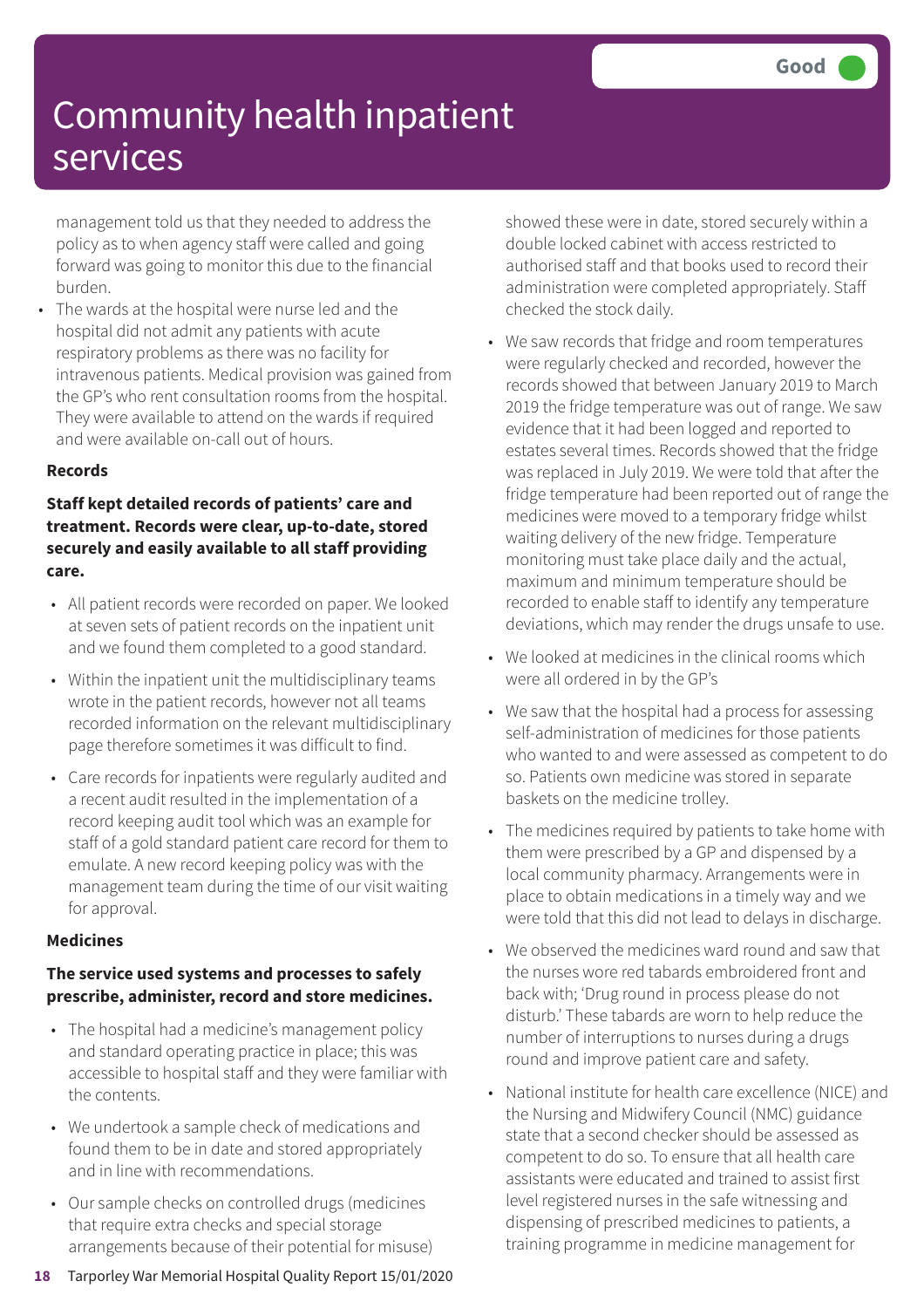health care assistants was in place. The comprehensive work book covered everything from roles and responsibilities, to adverse effects of medication and competencies were tested and signed off prior to them carrying out the role.

### **Incident reporting, learning and improvement**

**The service managed patient safety incidents well. Staff recognised and reported incidents and near misses. Managers investigated incidents and shared lessons learned with the whole team and the wider service. When things went wrong, staff apologised and gave patients honest information and suitable support. Managers ensured that actions from patient safety alerts were implemented and monitored.**

- Incidents were reported to and reviewed at the clinical quality assurance committee meeting and details were shared in a 'team brief' newsletter, with an 'incident review report' being circulated to staff. We reviewed the minutes of the meetings and in September's minutes the falls audit was discussed resulting in recommendations and an action plan. The action plan recorded the cause, consequence and risk and how the objective would be achieved.
- We saw an effective process that facilitated learning from incidents.
- Investigations were thorough, and management used a root cause analysis tool. The director and trustees had received root cause analysis training. A recent incident involving failure to respond to a patient in a timely manner for cardiopulmonary resuscitation (CPR) was investigated thoroughly with learning identified and action plans implemented. As a result of this all staff were refreshed in CPR.
- The main incidents reported were medicine errors and patient falls, we saw evidence that these had been analysed for trends and patterns and actions implemented.
- Incidents were completed in written form in an 'accident book', as well as being highlighted to the senior member of staff on duty. The form was not appropriate for recording incidents as we found they were used to record all types of incidents including

medication errors. When we raised this with management they told us that they were soon to be implementing a computerised system to report incidents on.

- Audits of pressure ulcer documentation showed 88% compliance for June 2019 whilst falls documentation compliance was 94.5%. Hospital quality indicators (audit data) fed into the integrated performance review monthly. Medication errors, falls, discharge planning and risk assessments on every patient at admission had been identified as trends for improvement however at the time of our inspection actions for improvement had not yet been created.
- Four members of the board of trustees had recently conducted a '15 steps' audit. The '15 steps' is an NHS recognised supportive tool used to make observational judgements on the care and treatment of patients. The results had not yet been presented to the hospital, however we were told that they had found no issues and were pleased with their findings.

#### **Safety performance**

#### **The service used monitoring results well to improve safety. Staff collected safety information in connection with inpatients and shared it with staff.**

- We saw evidence of patient safety tools being used and completed appropriately, for example; Waterlow scores, falls assessments, bed rail assessments.
- Care and comfort checks on inpatients were completed on inpatients every two hours, these checks included; checking the patient was pain free, their fluids, pressure ulcers, SSKIN bundles and whether they needed assistance to the toilet.
- Safety Thermometer reporting is a national improvement tool for measuring, collecting monitoring and analysing harm to people and 'harm free care'. The hospital reported monthly data on; pressure ulcers, urinary tract infections (for people with catheters) and falls. This provided the hospital with a 'temperature check' on harm which can be used to measure progress on providing a harm free care for patients.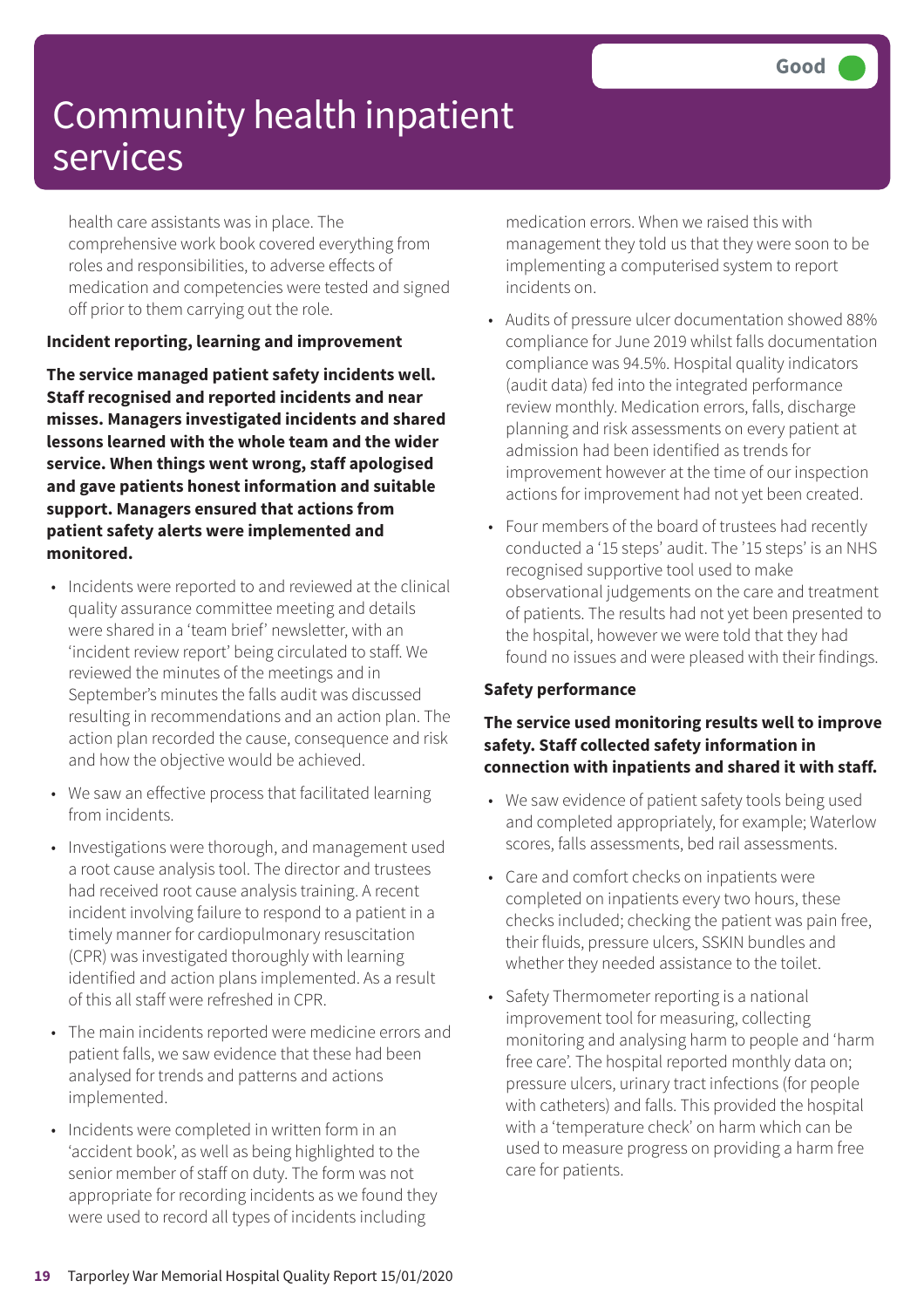- Tarporley War Memorial Hospital reported that from April 2018 to March 2019, there were no cases of hospital acquired pressure ulcers, clostridium difficile (C-diff), Venous thromboembolism (VTE) or methicillin resistant staphylococcus aureus (MRSA).
- Three falls had occurred at the hospital between April 2019 and July 2019. This was an improvement on the last inspection where the hospital had report 25 falls over the previous year. The hospital risk assessed patients for their risk of falling; this was done using a recognised assessment tool on admission and then re-assessed if a patient's condition altered. The assessment stated that if the risk score for the patient was three or more, then a falls prevention care plan must be commenced, which we saw evidence of.
- SSKIN bundles were completed two hourly and if the patient was identified as high risk it was recorded on a clinical pathway form. SSKIN is a five step approach to preventing and treating pressure ulcers.
- The national early warning score system (NEWS2) was completed on admission and staff had had recent training for the implementation of NEWS2 from an outside trainer.

### **Are community health inpatient services effective?**

(for example, treatment is effective)

**Good –––**

Our rating of effective improved. We rated it as **good.**

### **Evidence-based care and treatment**

### **The service provided care and treatment based on national guidance and evidence-based practice. Staff protected the rights of patients in their care.**

• The hospital followed evidence-based care practice as relevant to the inpatient care they provided such as rehabilitation and respite care. It followed relevant National Institute for Health and Care Excellence (NICE) guidance for example; NICE guidance CG179 'pressure ulcers: prevention and management. All clinical staff had completed an evidence based pressure ulcer work book to accompany the guidance.

- We saw evidence of care plans being put in place for inpatients in connection with common conditions such as diabetes and limitations in mobility.
- The hospital utilised the expertise of the local community NHS trust where they needed specific expertise. They used such sources for consultation and advice on national policies and recommendations.

### **Nutrition and hydration**

### **Staff gave patients enough food and drink to meet their needs and improve their health. However, volunteers undertaking drinks rounds did not have appropriate training.**

- We looked at seven inpatient records and saw evidence that patients' nutritional needs were monitored, and their needs met. Bedside patient documentation showed that inpatient nutritional charts were completed daily.
- Patients fluid charts were also completed daily. However, we did find that totals for the day were not always added up on the charts and they were not reviewed to check that the fluid intake was satisfactory.
- Patients' weights were recorded upon admission and reviewed weekly or sooner if there was cause to do so.
- Red trays were used as a prompt for staff to identify patients who needed assistance with nutrition and hydration. An individual board in the kitchen highlighted patients' nutritional needs such as a soft food diet, vegetarian, low sugar or salt diets.
- The nutritional requirements of individual patients were highlighted during handovers, ward rounds and multidisciplinary meetings. Those who needed assistance or encouragement with eating and drinking was highlighted and assistance given during meal and drink times.
- Patients were offered the opportunity to attend the dining room for their meals if they wished to do so, or they could eat their meals by their bedside.
- All meals were prepared on site and food was sourced from local suppliers. The hospital had been awarded a five star food hygiene rating from the local authority.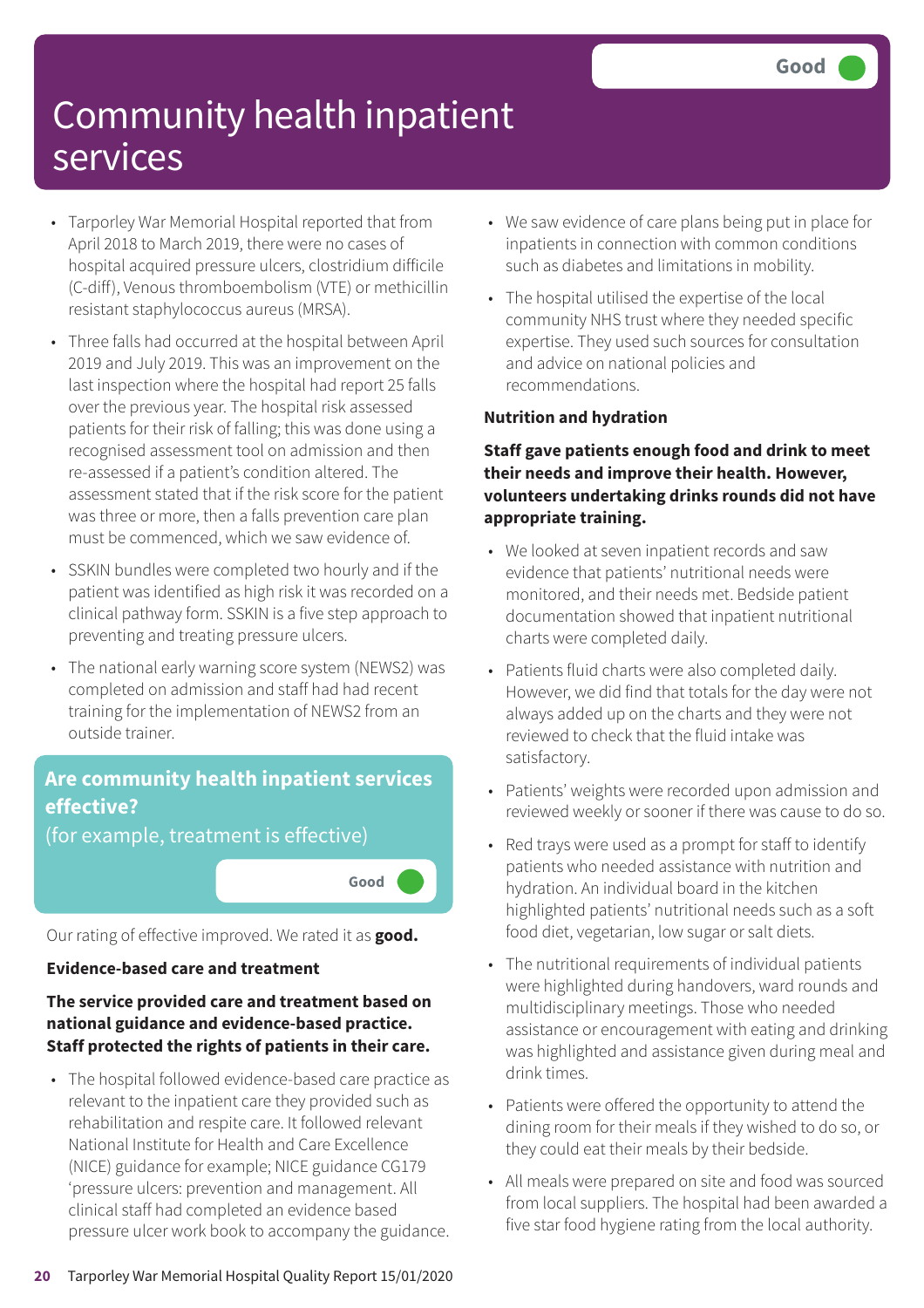All the patients we spoke with stated that the food in the hospital was of a very high standard and that the meals were warm, tasty and nutritious and they were offered a choice of meal.

- Hot and cold drinks were offered at regular intervals and we were told that snacks were available in between meal times and during the evening.
- We reviewed the hospital's standard operating procedure for dysphagia and nutritional support which included information from the international dysphagia diet standardisation initiative (IDDSI). We found the policy to be in date.
- The hospital had access to a community dietician, nutritionist, specialist diabetes nurse and speech and language therapist should they be required to help with the patients nutritional needs.
- Interest groups (champions) were in place within the service for areas such as Caldicott, pressure care, medicine management and nutrition. The interest group for nutrition was in the process of introducing snacks to the patient menu and had developed a nutritional information board in the kitchen which identified patients' individual needs. We were also told that a meeting had been arranged to redesign the menu and create a food preference form for patients on admission.
- However, we witnessed volunteers undertaking drinks round with ward patients, the drinks trolley had a laminated sheet highlighting patients who had specific dietary needs and if they did they were directed to speak to a member of clinical staff. Volunteers were responsible for giving patients thickener agent if required. The 'Patient safety and nutrition and hydration in the elderly, the health foundation inspiring improvement', states that **'**for patients who have no willing supporters to assist, but who need help, consideration should be given to engaging volunteers who had the appropriate level of checks for this purpose.' We did not see evidence of suitable training for this purpose. We also identified that there had been a recent incident involving a volunteer not giving a patient a thickening agent when

they required it. As a result of this hospital volunteers were no longer able to support such patients until they had received the appropriate training from the speech and language team.

### **Pain relief**

**Staff assessed and monitored inpatients regularly to see if they were in pain and gave pain relief in a timely way. They supported those unable to communicate using suitable assessment tools and gave additional pain relief to ease pain.**

- We saw evidence that inpatients' pain was assessed and managed well. Bedside patient documentation showed that pain scores were completed daily.
- All inpatients we spoke to told us that their pain was managed well.

### **Patient outcomes**

### **Staff monitored the effectiveness of care and treatment of inpatients and used the findings to make improvements and achieved good outcomes for inpatients.**

- The hospital had arranged in March 2019 for an external infection prevention control review to improve the quality of their service. The audit results showed that staff were 96% compliant and there were no immediate actions.
- Though benching marking against a similar hospital was difficult, leads were bench marking themselves against a number of local trusts services such as; a rehabilitation unit.
- The hospital director was the chair for the local registered managers group which also assisted them in bench marking their service against others locally.

#### **Competent staff**

**The service made sure staff were competent for their roles within the inpatient service. Managers appraised staff's work performance and held supervision meetings with them to provide support and development. Staff had the right skills and knowledge to look after people safely.**

• Annual appraisals give an opportunity for staff and managers to meet, review performance and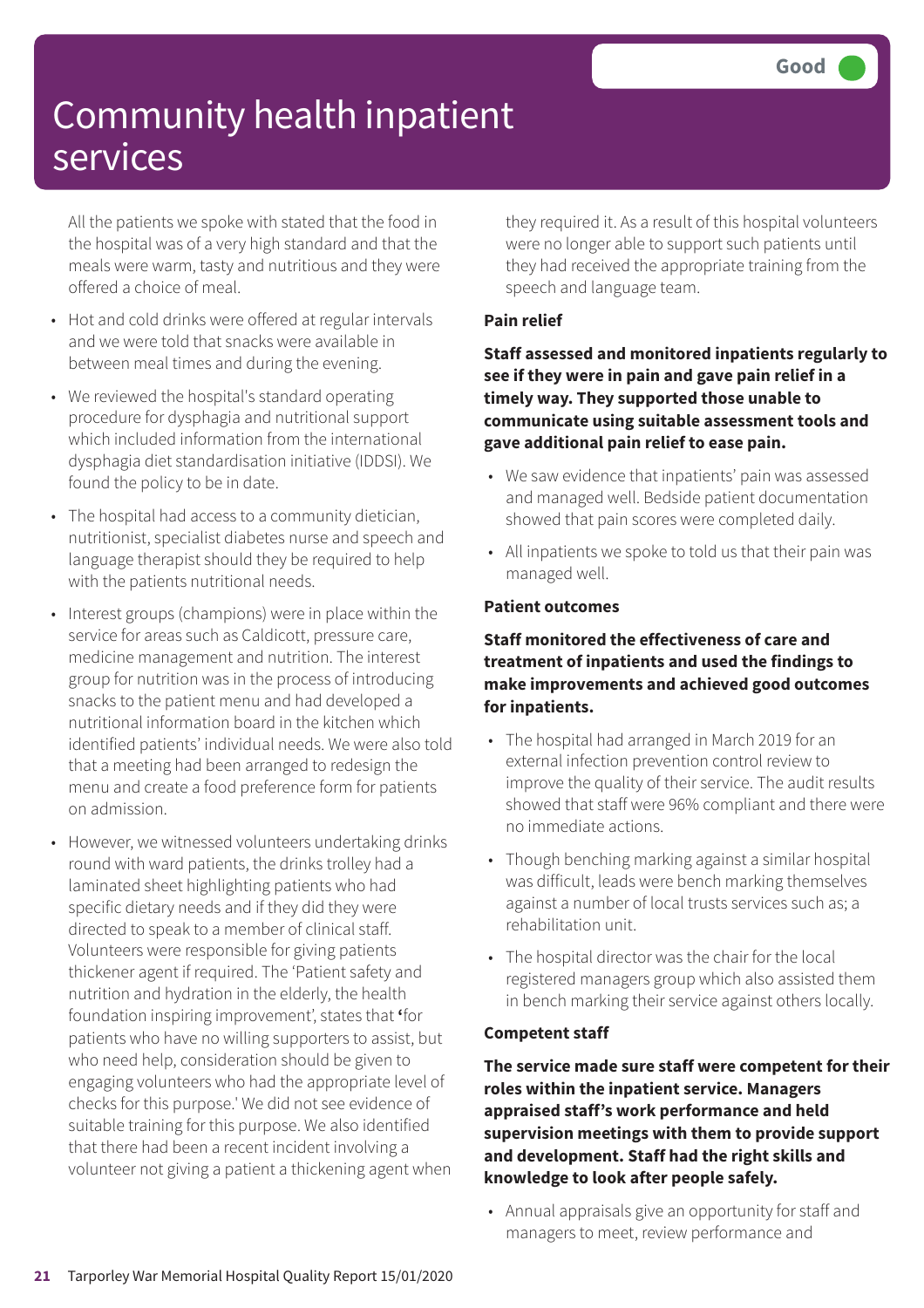development opportunities which promotes competence, well-being and capability. Data provided by the hospital showed that 90% of clinical staff had received an appraisal in the last twelve months and 89% of non-clinical.

- A resuscitation training day called cardiopulmonary resuscitation (CPR) practical had been provided by a trainer from a local acute trust and attended by staff including administration and catering staff.
- A formal induction policy was in place for new staff, this was comprehensive and documented and signed off by a mentor. New agency staff attending the hospital for the first time underwent an induction process too.

### **Multidisciplinary working and coordinated care pathways**

**All those responsible for delivering care worked together as a team to benefit inpatients using the service. They supported each other to provide good care and communicated effectively with other agencies.**

- A multidisciplinary meeting was undertaken every Tuesday to discuss the plan of care for each patient. This involved occupational therapists, physiotherapists, matron and registered nurses. It also included social services representatives and community specialists as appropriate. They gave input into the assessing, planning and delivering people's care and treatment.
- Patients had access to a physiotherapist who was employed by a neighbouring hospital trust. The hospital had had a long-standing arrangement whereby the physiotherapist had seen medical patients if they were under the GP's who worked from Tarporley War Memorial Hospital. They attended at the Tarporley War Memorial Hospital twice a week. They would see any new patients, any patients who staff were concerned about, and discharge planning patients first.
- The physiotherapist and occupational therapist work together to cover each other's annual leave, ensuring that there is always a therapist available to cover holiday leave.
- The physiotherapist would only see respite patients if they were registered with any of the four GP practices who worked from Tarporley War Memorial Hospital. Any other patients would have the opportunity to pay for private physiotherapist.
- The health care assistants worked well with the physiotherapist and would help with meeting patients therapy goals.
- Care was delivered and reviewed in a coordinated way with different teams and a social worker covered all aspects of the hospital.
- Staff coordinated care for people at end of life well. On admission the patient would be seen by their own GP and if appropriate a care and communication book would commence. This was completed with the GP covering the patients' medical history, the reason for the book, discussion with family and recommended medication. If during the admission staff had any concerns over the patient, they could contact the GP out of hours and had links with a local hospice for advice.

### **Consent, Mental Capacity Act and Deprivation of Liberty Safeguards**

**Staff supported patients to make informed decisions about their care and treatment. They knew how to support patients who lacked capacity to make their own decisions or were experiencing mental ill health.** At Tarporley hospital 100% of substantive nursing staff had received training for both mental capacity act and deprivation of liberty safeguards training.

• Staff undertook mental capacity act awareness training and health care assistants were able to recognise signs that a patient may lack mental capacity. One member of staff showed us an individual quick reference pocket guide which had been issued to each member of staff. There was a process for assessing the mental capacity of patients and a system in place to provide support for them. We saw a best interest assessment referral form to a local authority and evidence of close working with that team to provide care and treatment for the patient as well as communication with both the patient and their family around the referral.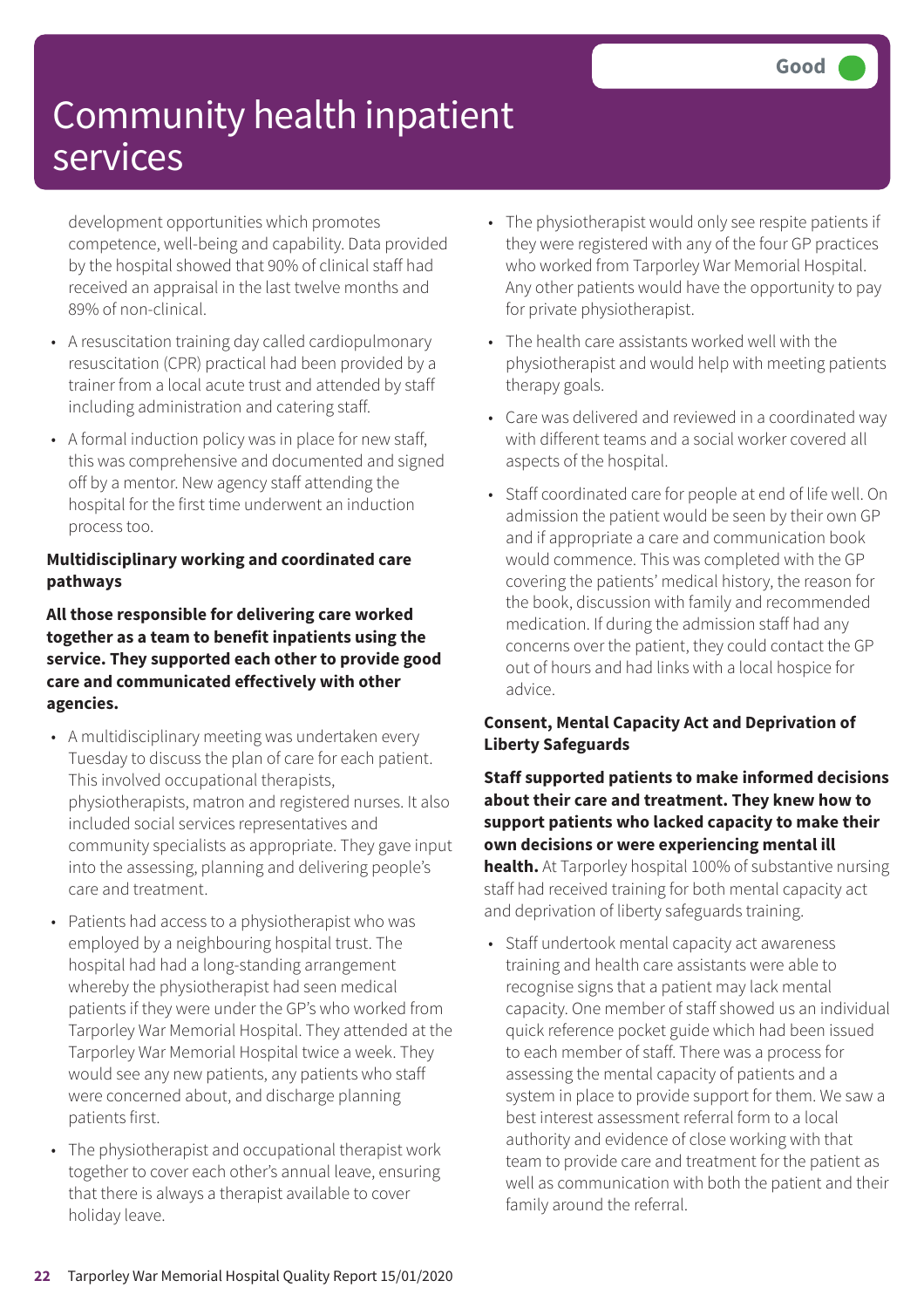• Staff understood when it was necessary to assess a patient's capacity. This had been identified as a concern on our previous inspection, however the service had improved their performance around mental capacity and consent. We saw examples of good practice robust documentation in patients notes. We identified a positive change in staff attitude and evidence that they appropriately questioned documentation that came into the hospital from an external source, to ensure it was fit for purpose.

### **Are community health inpatient services caring?**

**Good –––**

Our rating of caring stayed the same. We rated it as **good.**

#### **Compassionate care**

#### **Staff treated patients with compassion and kindness, respected their privacy and dignity, and took account of their individual needs.**

- Members of the public were able to give feedback on the hospital's social media page; all comments were positive, and all referred to the standard of caring staff. One relative told us that privacy and dignity was always maintained.
- We saw the day care co-ordinators treating the patients with care and compassion, one patient we spoke to said they were at the hospital for a respite break and reluctant to attend the day care service but loved it and said the care was so good that they now attend regularly."
- There was a viewing room on site and at the time of our last inspection this was being used to store other items. We did not feel this room was suitable for use for relatives to see their loved ones at rest. On our visit we found the room had been cleared of supplies and equipment and had been renovated to a high standard with a calming mural decorating the room.
- Personal care was bespoke, with baths, showers, hair washing, manicures in abundance, also improving the wellbeing of the patients.

### **Staff provided emotional support to patients, families and carers to minimise their distress. They understood patients' personal, cultural and religious needs.**

- During the inspection we spoke with seven patients and relatives. The feedback we received indicated that patients were treated respectfully and kindly by staff in the service. The feedback we received was all positive.
- Care and communication books we used for end of life patients these included information about the spiritual and religious needs of the patient for staff to provide appropriate care to the patient and their family.
- Staff gave patients and those close to them help, emotional support and advice when they needed it. All patients we spoke to made comment on how well they had been supported by staff at the hospital. A number of respite patients returned regularly for respite as they and their relatives felt fully supported during this period.
- Inpatients were encouraged to attend the day care and join in with any of the activities, this helped combat anxiety and depression.

### **Understanding and involvement of patients and those close to them**

### **Staff supported and involved patients, families and carers to understand their condition and make decisions about their care and treatment.**

- Respite patients had the opportunity to book private physiotherapy rehabilitation sessions during the stay. A leaflet provided to patients gave all the details to make their respite package bespoke.
- Staff ensured that information about patients was treated confidentially in a way that complied with the data protection act and a password was used with families and friends when sharing information over the phone.
- During our inspection we saw evidence that patients' families and friends were involved and updated on the care and treatment of their loved one. We saw that staff allowed questions to be asked and ensured information was understood.

### **Emotional support**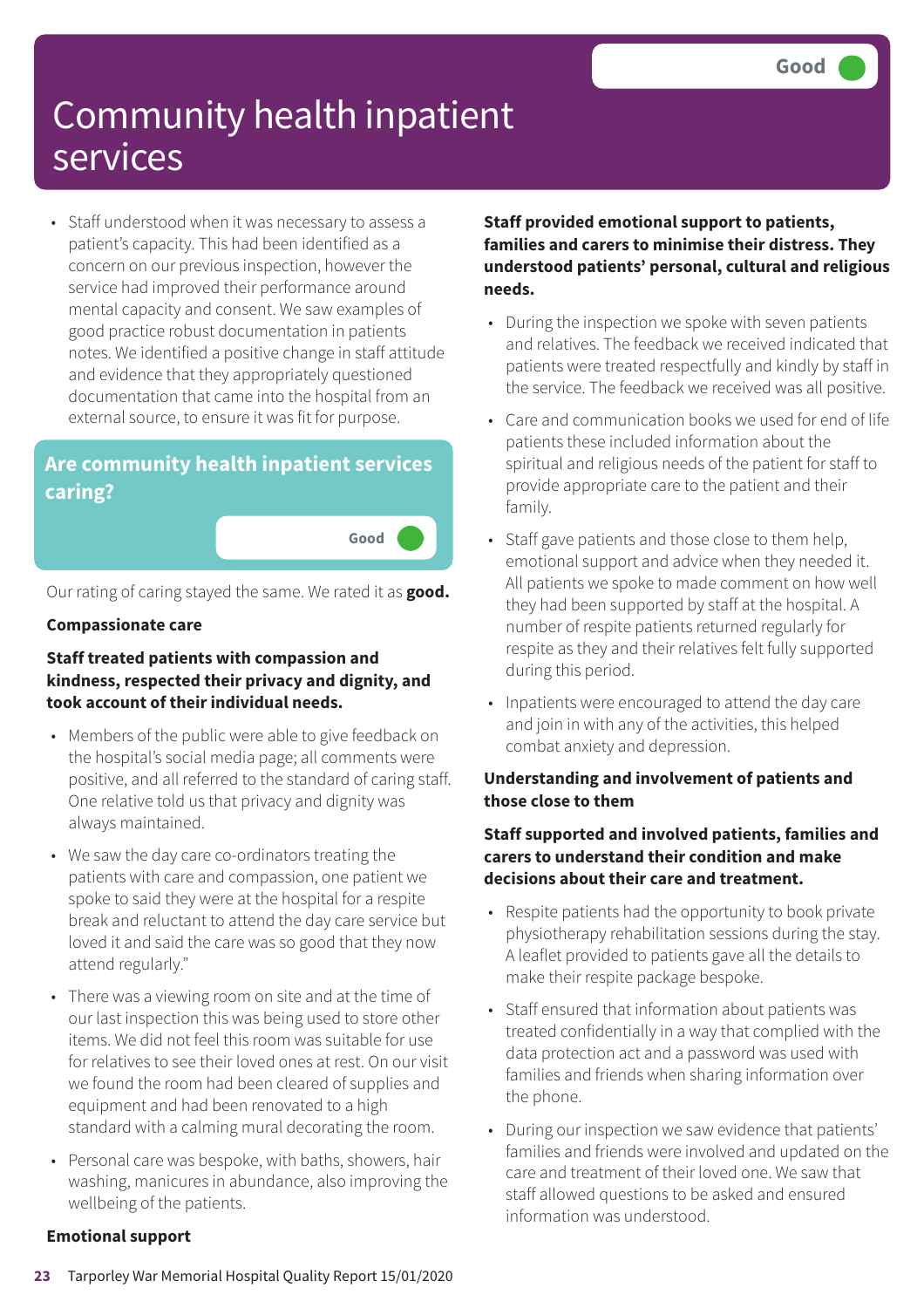**Are community health inpatient services responsive to people's needs?** (for example, to feedback?)

**Good –––**

Our rating of responsive improved. We rated it as **good.**

**Planning and delivering services which meet people's needs**

**The inpatient service was planned and provided care in a way that met the needs of local people and the communities served. It also worked with some partners and local organisations to plan care.**

- Inpatients in the service could access a pleasant and spacious day room where activities were provided. There was an opportunity to get away from their room and the hospital setting and a chance to speak with members of the local community who attended the day centre. This was operated by run by an activity coordinator employed by the service.
- Systems were in place to find out what service people wanted and provided opportunities to contribute to service delivery through volunteering and fundraising.
- Volunteers from the local community worked with patients under supervision from the volunteer coordinator. Checks included taking up references and disclosure and barring checks were completed. Volunteers were issued with photo identity badges. The service worked with local clinical commissioning groups (CCGs); local hospitals, local social services and local GPs to plan and deliver services across the population of Tarporley and the local district.
- The senior managers said the hospital provided step down beds for patients who needed care but did not need to be in an acute hospital. The hospital did not admit patients with acute problems. The hospital also provided respite care which was self-funded by the client, but rates were subsidised by the charity.
- Patients own GPs could visit their own patients in the inpatient wards. They could provide input and insight

into their own patient's needs and contribute towards discharge planning and their integrated care plans. They remained under the general care of the GP's attached to the hospital.

- The sister, staff nurses and health care assistants told us they worked closely with the NHS physiotherapy and occupational therapy teams to ensure patients received the correct level of care or support in relation to discharge planning.
- The hospital director attended monthly meetings with the local intermediate care network and one of the agendas was to develop local initiatives to reflect local needs and provide opportunities for the staff to become involved with projects to meet the needs of the local people.

#### **Meeting the needs of people in vulnerable circumstances**

**The service was inclusive and took account of patients' individual needs and preferences. Staff made reasonable adjustments to help patients access services. They coordinated care with other services and providers.**

- The hospital catered for patients with disabilities and the elderly and plate guards and large handled cutlery were available to assist them with eating.
- We saw that 'this is me' booklets were being used for patients. 'This is me' is a simple leaflet for anyone receiving professional care who is living with dementia, experiencing delirium or other communication difficulties. It can be used to record details about a person who can't easily share information about themselves. It can therefore help to reduce distress for people living with dementia and their carers. It can also help to overcome problems with communication and prevent more serious conditions such as malnutrition and dehydration.
- The needs of people using the service with disabilities had not been measured as they had not had a patient admitted with learning difficulties. However, we were told that 'about me' booklets were available to use which serve a similar purpose to the 'this is me' booklet but for use with patients with learning disabilities.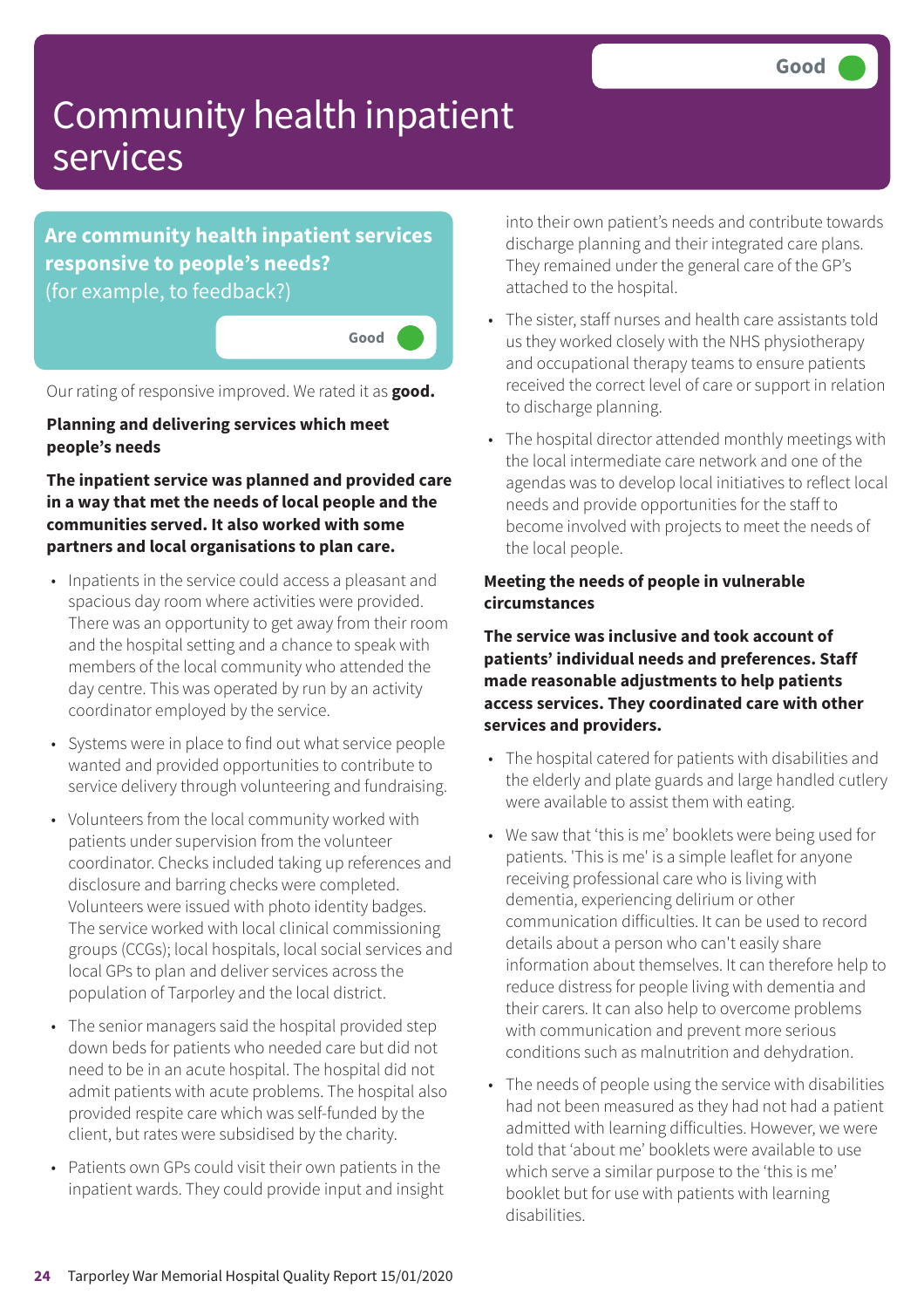• Signage was dementia friendly and big clocks and a digital calendar helped to orientate people to time and place.

### **Access to the right care at the right time**

### **People within the inpatient areas could access the service when they needed it and received the right care in a timely way.**

- There was no waiting list for admission to the hospital for NHS or private respite patients. They could access the service when they needed to, such as when carers needed a break or were going on holiday themselves and needed a safe place for their relative. The matron rang the local acute trust daily and reported the hospitals bed capacity to the bed manager.
- The service worked with local clinical commissioning groups NHS West Cheshire Clinical Commissioning Group, NHS Vale Royal Clinical Commissioning Group, NHS South Cheshire Clinical Commissioning Group, NHS Eastern Cheshire Clinical Commissioning Group, NHS Wirral Clinical Commissioning Group.
- The average length of stay for inpatients during the period October 2018 to March 2019 was 15 days, however this included patients who stayed for respite as well as those who required rehabilitation.
- The service did not report referral to treatment times as they did not provide any services for which there was a national target time. If a patient required a bed, there was almost always a bed available as the service was never filled to capacity. On average bed occupancy for the period April 2018 to March 2019 was 80%, this ranged from 61% in December 2018 to 97% in March 2019.
- The service completed an integrated performance report which was shared with the clinical commissioning groups to ensure they met the requirements of their contract. This recorded performance data such as numbers of patients, safety performance, patient outcomes and the source of and composition of patients cared for in the service.
- The service participated in hospital admission avoidance by accepting patients on a step-up basis

referred to the service by local GPs. They also accepted patients being discharged from hospital on a step-down basis, who required additional period of rehabilitation.

### **Learning from complaints and concerns**

**It was easy for people to give feedback and raise concerns about care received. The service treated concerns and complaints seriously, investigated them and shared lessons learned with all staff. The service included patients in the investigation of their complaint.**

- The provider reported that there were seven complaints received in the 12 months prior to time of reporting, two of the complaints were upheld and none were referred to the Ombudsman. The majority of complaints received were of a minor nature, for example; 'staff don't introduce themselves'. This complaint was discussed with staff members at handover.
- Complaints received were fully investigated and independent specialists were involved when appropriate. Findings were discussed with the complainant and the outcomes shared with staff involved. Incidents were shared with the wider staff team and communicated well.
- Staff were informed regularly and continually with regards to complaints and concerns and were able to be involved in decision making. We attended a 'Campbell quality care group' on our visit, a monthly meeting for all staff who were able to attend. Each incident was presented, and outcomes discussed, for example; a patient who had been transferred from a local acute hospital was due to arrive at 8.30pm but arrived at 11.55pm. A discussion was held and action to be taken was to advertise the opening times for discharge and link in with the bed manager at the acute setting, to prevent this happening again.

### **Are community health inpatient services well-led?**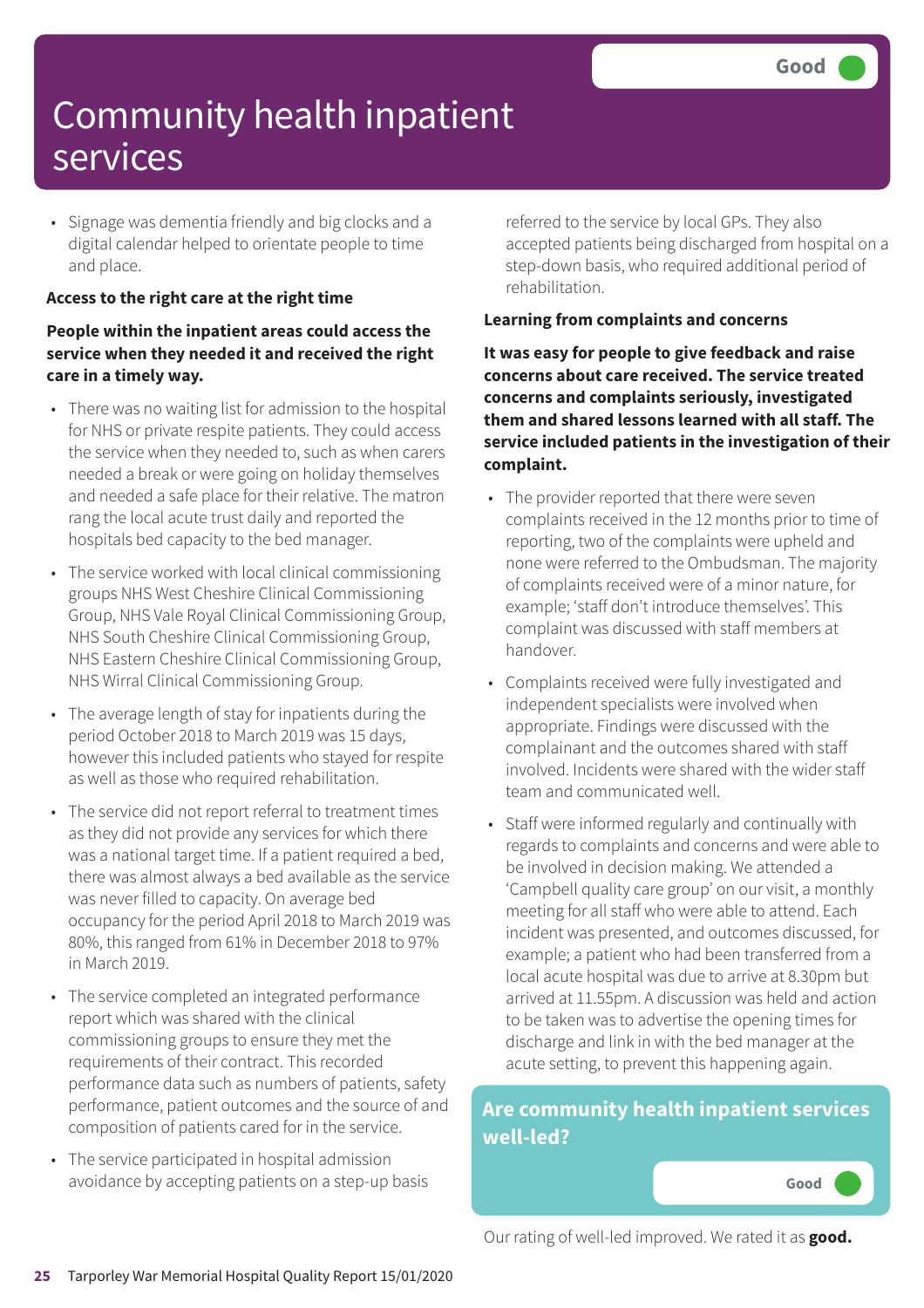### **Leadership of services**

**Leaders had the skills and abilities to run the inpatient service, in this context they understood and managed the priorities and issues the service faced. They were visible and approachable in the service for patients and staff. They supported staff to develop their skills and take on more senior roles**.

- As a charity there was a board of trustees. There were eight trustees on the board for the hospital. They were not operational but held the hospital director to account for the running of the service. The Trustees were all unpaid roles and offered expertise and skills from varying professions from clinical to accountancy.
- The GPs worked closely with the trustees and hospital director and valued the services they were able to offer their patients at the hospital.
- Since this hospital had employed a manager who had a clinical background the staff fed back to us that they felt more supported and they had seen many improvements in the hospital. Staff we spoke to said they felt things were more organised and in line with NHS processes.

#### **Service vision and strategy**

**The provider had a vision for the inpatient services and what it wanted to achieve and a strategy to turn it into action, developed with all relevant stakeholders. Leaders and staff understood and knew how to apply them and monitor progress.**

- There had been an away day involving clinical staff, volunteers and trustees where they had worked together to set out the Trust values; 'HEART' Health and wellbeing, Enthusiasm, Accountability, Responsiveness and Trust. The staff worked together to achieve the common values which were incorporated into staff appraisals to measure how they had contributed to them.
- The Fundraising manager had introduced a fundraising database which collated information about fundraising streams and helped to set budget priorities. Monthly update emails were sent to all members of the action group.

#### **Culture within the service**

**Staff felt respected, supported and valued. Staff were focused on the needs of patients receiving care. The service had an open culture where patients, their families and staff could raise concerns without fear.**

- A poster was displayed in the staff room advertising an 'open door' policy for staff to approach the managing director, matron and sisters at any time. Staff we spoke to said that they felt comfortable in approaching any of the management team and felt happy to speak up.
- Staff we spoke to during our inspection spoke highly of the service and were proud to work within it. One member of staff told us it 'was a fantastic place to work'. Whilst another told us the team was 'like a family'. All staff felt supported by their managers and felt they could raise an issue to any of the team if they needed to and told us they were able to take breaks and finish their shift on time.
- The summary of latest staff survey undertaken April/ May 2018 reported that 100% of staff and volunteers working at Tarporley War Memorial Hospital say that the care of patients is the hospital's top priority. 100% of staff and volunteers would recommend their hospital as a place to work.
- A volunteers evening was held annually, sponsored by a local business, to thank all the hospital volunteers for their hard work and contributions.

#### **Governance, risk management and quality measurement**

**Leaders operated effective governance processes for the inpatient services. Staff at all levels were clear about their roles and accountabilities and had regular opportunities to meet, discuss and learn from the performance of the service.**

- The hospital commissioned a governance review in March 2019 by an external consultant. The review highlighted a disproportionate number of board and board committee meetings which the trust acted upon, redefining their meetings and structure.
- We found good levels of governance and management interaction. A clinical quality assurance committee sat one month followed by an audit committee the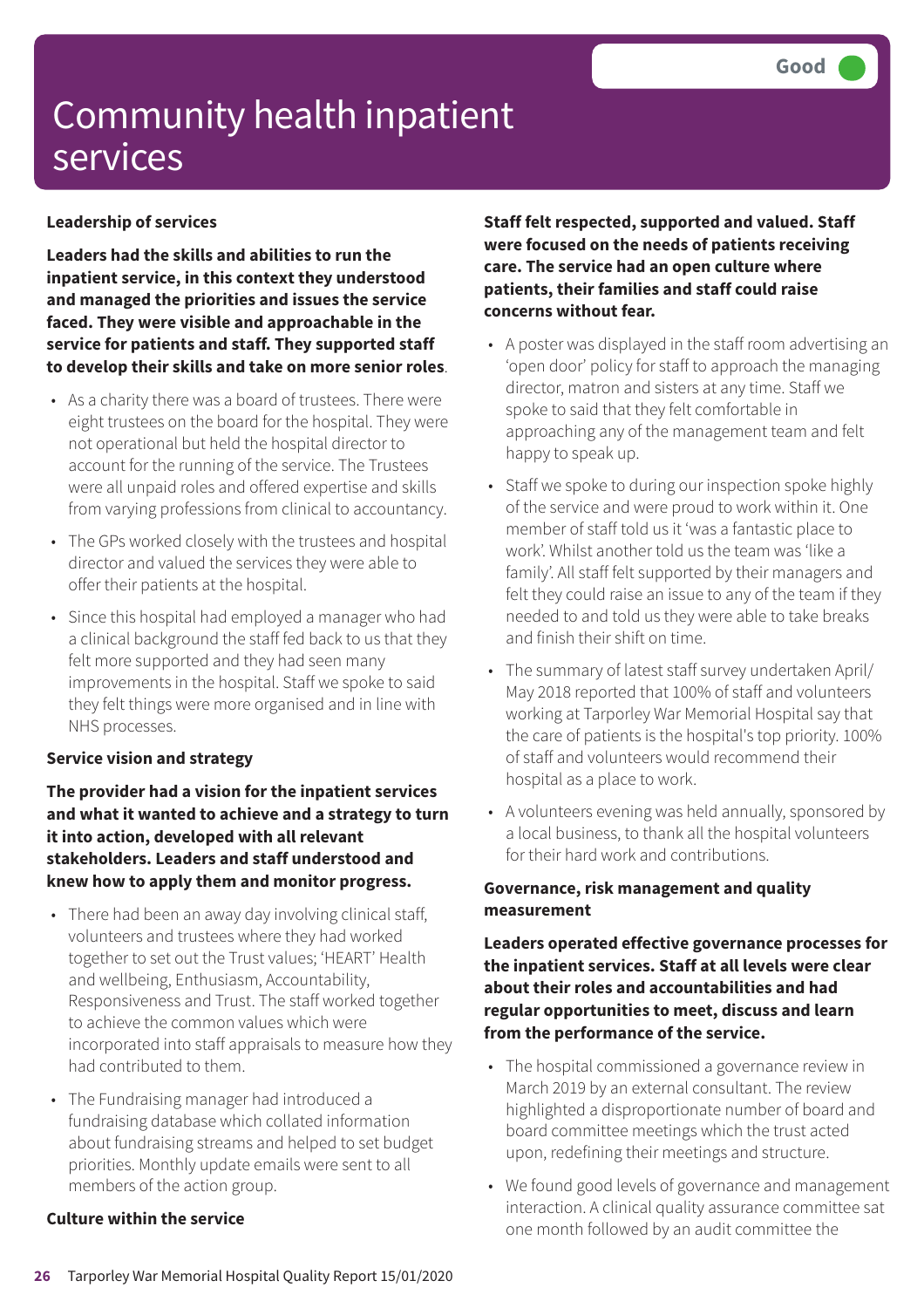second month, these fed into the trustee's board meeting the third month. We looked at minutes for all the meetings and found them well attended, including the director, matron and eigth trustees.

- An interim chief operating officer had been employed by the hospital to manage a possible future expansion programme because of donations and to eradicate some of the financial deficit. The plans were at an early stage, however there were alternative plans in place for income growth which included increasing the occupancy of the respite beds.
- The hospital had a risk register which was aligned to action plans and accurately reflected all the risks at the hospital. The register broke risks down into different risk categories, for example; business and finance and health and safety. Risk descriptions were clear with a rag rating showing the acuity, the risk owner, action plan, progress of action plan and whether the action was 'open' or 'closed'.
- An report in February 2019, examined falls in the service and found that appropriate control measures were in place such as; daily acuity assessment of patients and that all incidents of falls were reported at the Campbell quality care group (CQAG) for lessons learned. We also saw an action plan aligned to the risk which showed a number of actions; complete risk assessment, action plan for ongoing training, arrange falls working group, root cause analysis to be completed on all falls and be presented to CQAG. The actions completed showed that the action plan had been implemented and discussed during staff meetings and the route cause analysis findings discussed at the 'Being open' meetings. A falls working group also met which resulted in updates to the prevention of slips, trips and falls policy.

#### **Engagement**

### **Leaders and staff actively engage with staff and there was some engagement with patients, staff and community groups and healthcare partners to assist in the management of services.**

• The hospital fundraising team were constantly thinking of new and innovative ideas to raise funds for the hospital and in the last 12 months had raised

money through events such as; teddy bears picnic, a three peaks challenge, an international on-line retailer donated funds during a two-day period and various raffles. A recent centenary ball was held which raised a significant amount to enable the hospital to improve aspects of the hospital's services.

- A 'bright ideas' box was available for staff to post new ideas they had to management for improvements. Staff told us that they were able to pass ideas verbally to management too and felt they were listened to.
- Monthly meetings were held with the local GP practices which were part of a local care network. They were attended by the GP's, practice managers from the local surgeries, partners, the director of Tarporley War Memorial Hospital and community teams. The meetings developed relationships internally and externally with the GP's and agreed service changes and pathways were discussed.
- The hospital website had been recently upgraded it was easy to navigate and gave all essential information to the public about their history, services and fundraising.

#### **Innovation, improvement and sustainability**

### **All staff were committed to continually learning and improving services. They had a good understanding of quality improvement methods and the skills to use them.**

- The hospital had improved its bed occupancy which is essential for the hospital's sustainability. Engagement with a local acute trust has seen an increase in the occupancy levels of medical patients, from 60% April 2018 to 80-100% occupancy throughout the rest of the financial year 2018/19.
- Marketing and public engagement had also increased respite occupancy at the hospital between 10-39% during 2018/19 compared to the occupancy figures of 2017/18.
- Tarporley War Memorial Hospital recorded patients notes and incidents on paper, we were told by management that the hospital would be implementing an electronic system to record patient records and incidents in the next year.